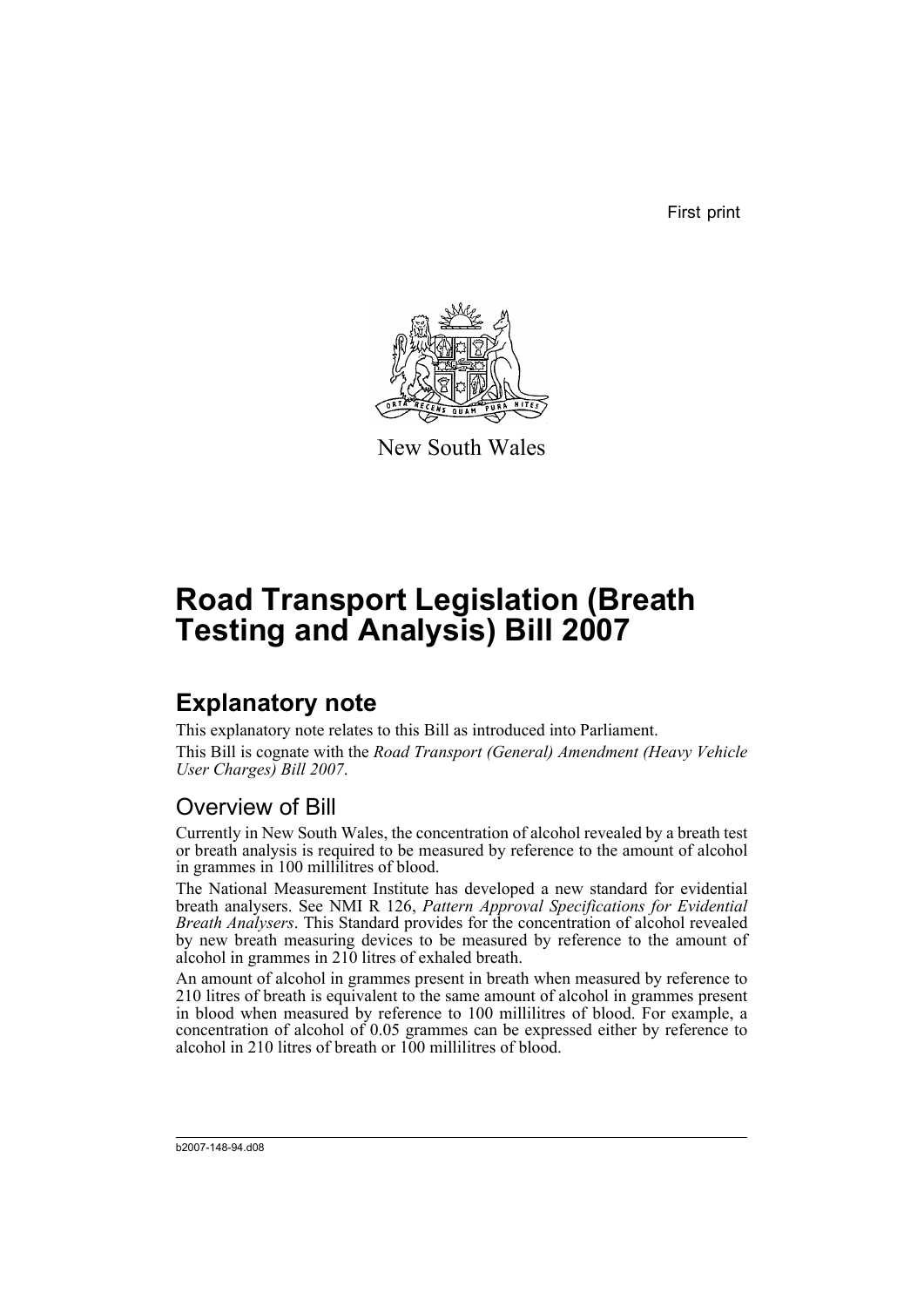Explanatory note

The objects of this Bill are:

- (a) to amend the *Road Transport (Safety and Traffic Management) Act 1999* and other legislation permitting breath testing or breath analysis to enable the concentration of alcohol revealed by a breath sample to be expressed in terms of the amount of alcohol in grammes in 210 litres of breath (as well as by reference to alcohol in 100 millilitres of blood for older breath measuring devices), and
- (b) to make consequential amendments to certain other legislation.

## Outline of provisions

**Clause 1** sets out the name (also called the short title) of the proposed Act.

**Clause 2** provides for the commencement of the proposed Act on a day or days to be appointed by proclamation, subject to certain exceptions. Schedule  $1 \mid 14 \mid$  and  $\mid 15 \mid$ commence on the date of assent to the proposed Act.

**Clause 3** is a formal provision that gives effect to the amendments to the *Road Transport (Safety and Traffic Management) Act 1999* set out in Schedule 1.

**Clause 4** is a formal provision that gives effect to the amendments to certain other legislation set out in Schedules 2 and 3.

**Clause 5** provides for the repeal of the proposed Act after all the amendments made by the proposed Act have commenced. Once the amendments have commenced the proposed Act will be spent and section 30 of the *Interpretation Act 1987* provides that the repeal of an amending Act does not affect the amendments made by that Act.

### **Schedule 1 Amendment of Road Transport (Safety and Traffic Management) Act 1999**

**Schedule 1** amends the *Road Transport (Safety and Traffic Management) Act 1999*:

- (a) to enable the concentration of alcohol revealed by a breath test or breath analysis to be measured by reference to alcohol in the breath as well as in the blood, and
- (b) to enable the approval of breath analysing instruments and other breath testing devices that provide readings of alcohol concentration by reference to exhaled breath rather than blood, and
- (c) to make provision for matters of a savings or transitional nature consequent on the enactment of the proposed Act.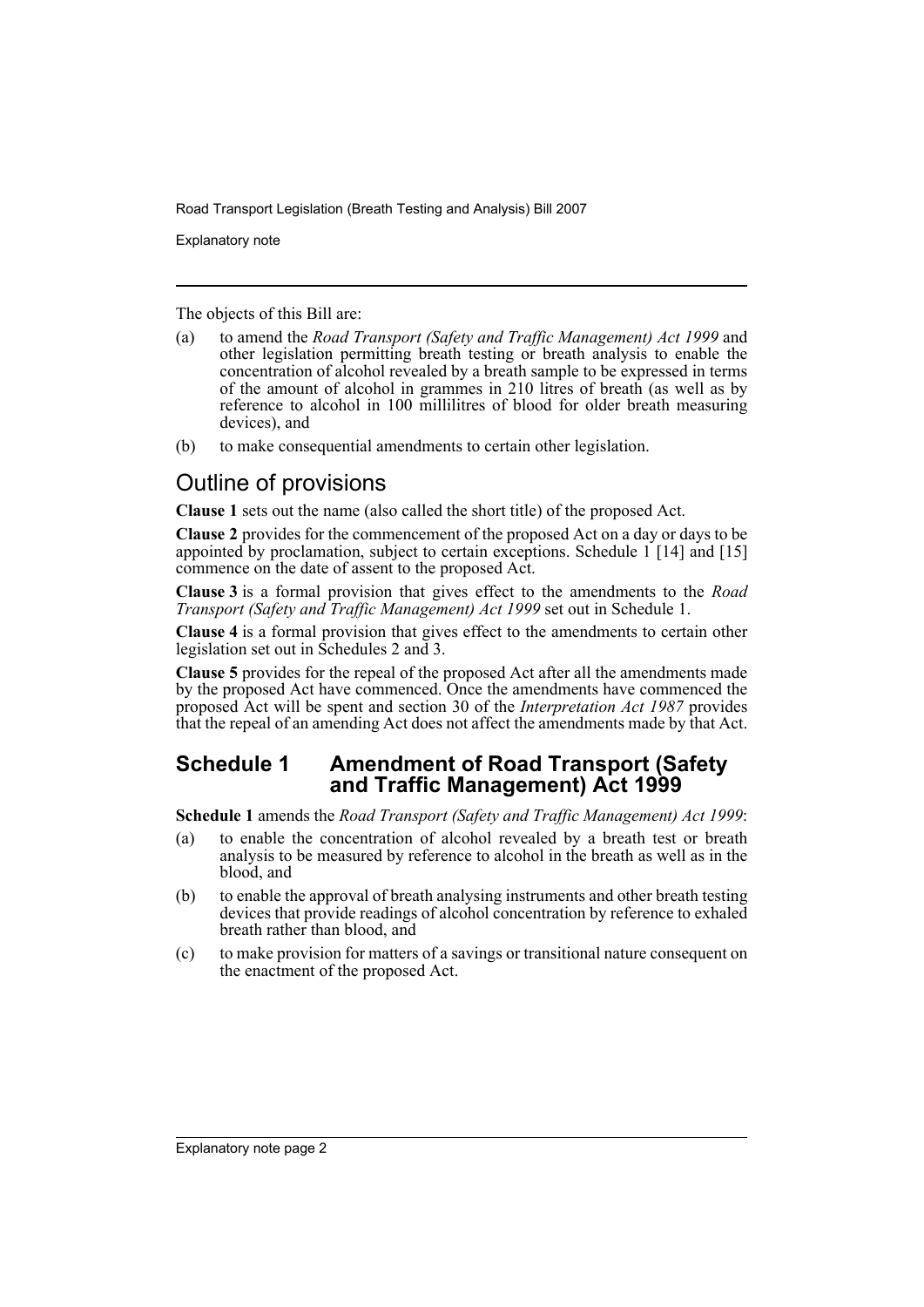Explanatory note

### **Schedule 2 Amendment of other legislation dealing with breath testing or analysis**

**Schedule 2** makes comparable amendments to those made by Schedule 1 to other Acts and Regulations that provide for the determination of concentrations of alcohol by breath testing or breath analysis. The following Acts and Regulations are amended:

- (a) the *Children (Detention Centres) Act 1987* and *Children (Detention Centres) Regulation 2005*,
- (b) the *Crimes (Administration of Sentences) Act 1999* and *Crimes (Administration of Sentences) Regulation 2001*,
- (c) the *Marine Safety Act 1998*,
- (d) the *Passenger Transport Act 1990* and *Passenger Transport (Drug and Alcohol Testing) Regulation 2004*,
- (e) the *Police Act 1990* and *Police Regulation 2000*,
- (f) the *Rail Safety Act 2002* and *Rail Safety (Drug and Alcohol Testing) Regulation 2003*.

## **Schedule 3 Consequential amendment of legislation**

**Schedule 3** makes amendments to various Acts and Regulations that are consequential on the amendments made by Schedules 1 and 2.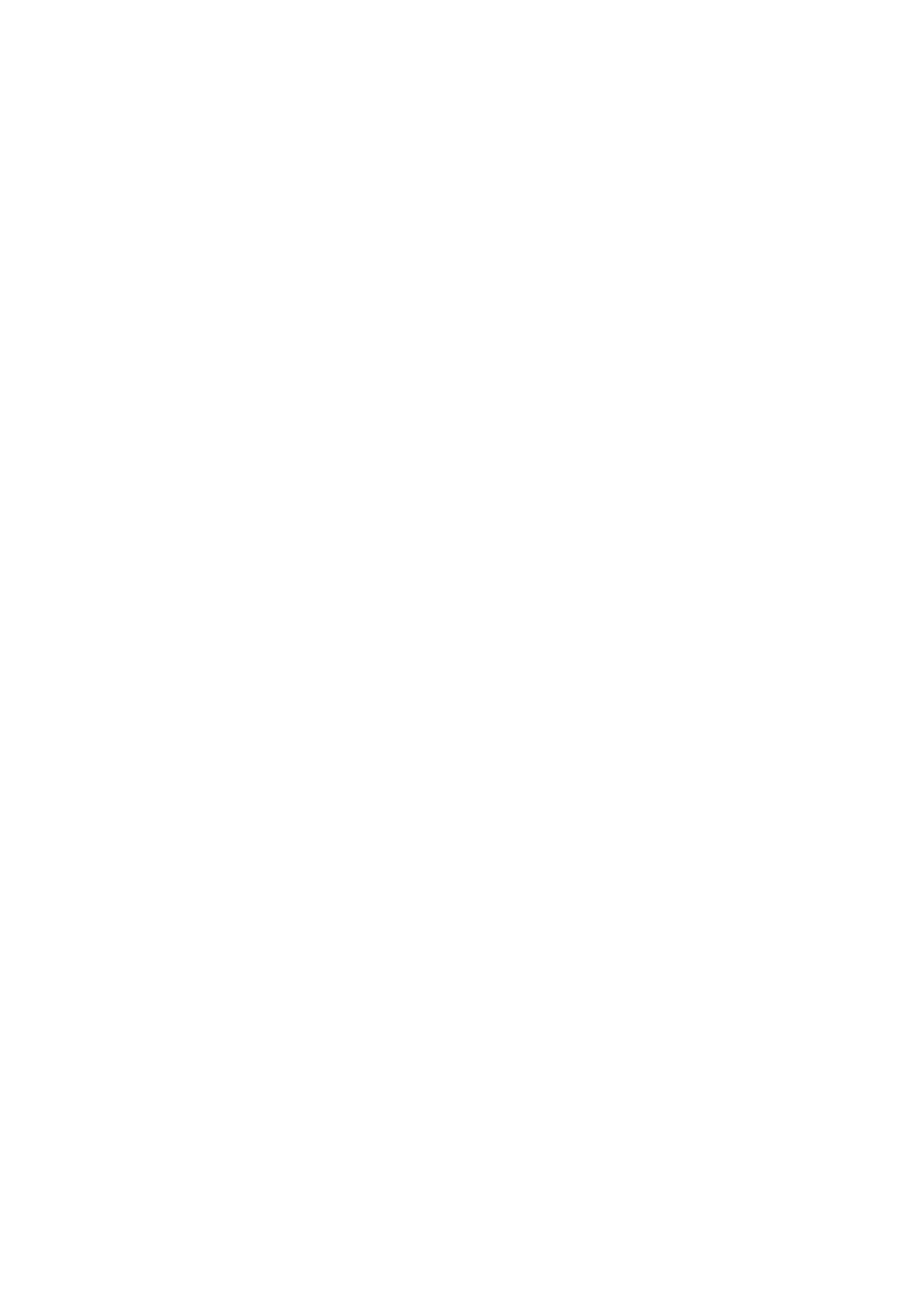First print



New South Wales

# **Road Transport Legislation (Breath Testing and Analysis) Bill 2007**

## **Contents**

|            |                                                                               | Page |
|------------|-------------------------------------------------------------------------------|------|
| 1          | Name of Act                                                                   |      |
| 2          | Commencement                                                                  | 2    |
| 3          | Amendment of Road Transport (Safety and Traffic<br>Management) Act 1999 No 20 | 2    |
| 4          | Amendment of other legislation                                                | 2    |
| 5          | Repeal of Act                                                                 | 2    |
| Schedule 1 | Amendment of Road Transport (Safety and Traffic<br>Management) Act 1999       | 3    |
| Schedule 2 | Amendment of other legislation dealing with breath<br>testing or analysis     |      |
| Schedule 3 | Consequential amendment of legislation                                        | 15   |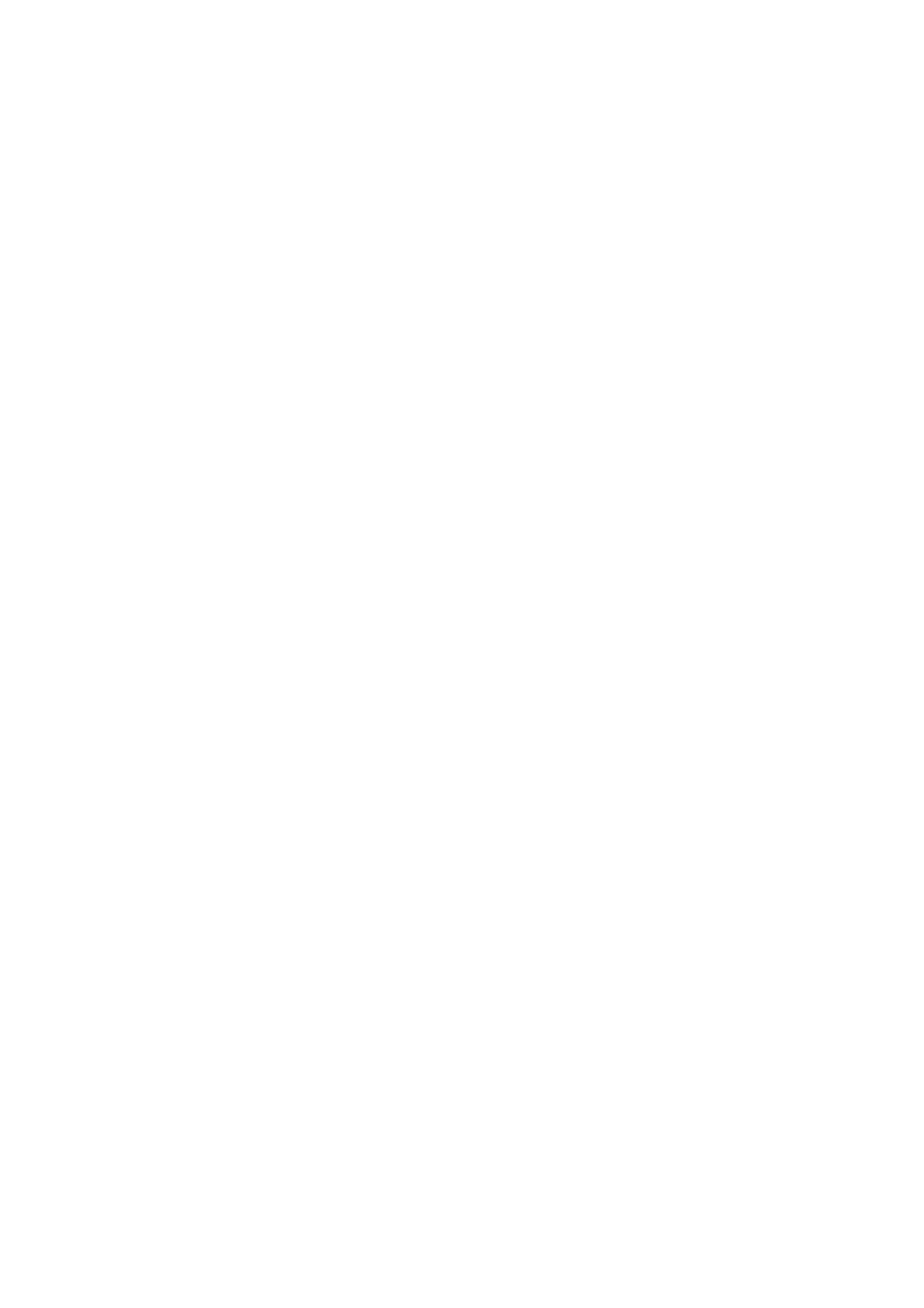

New South Wales

# **Road Transport Legislation (Breath Testing and Analysis) Bill 2007**

No , 2007

### **A Bill for**

An Act to amend the *Road Transport (Safety and Traffic Management) Act 1999* and certain other legislation with respect to the measurement of concentrations of alcohol in breath samples.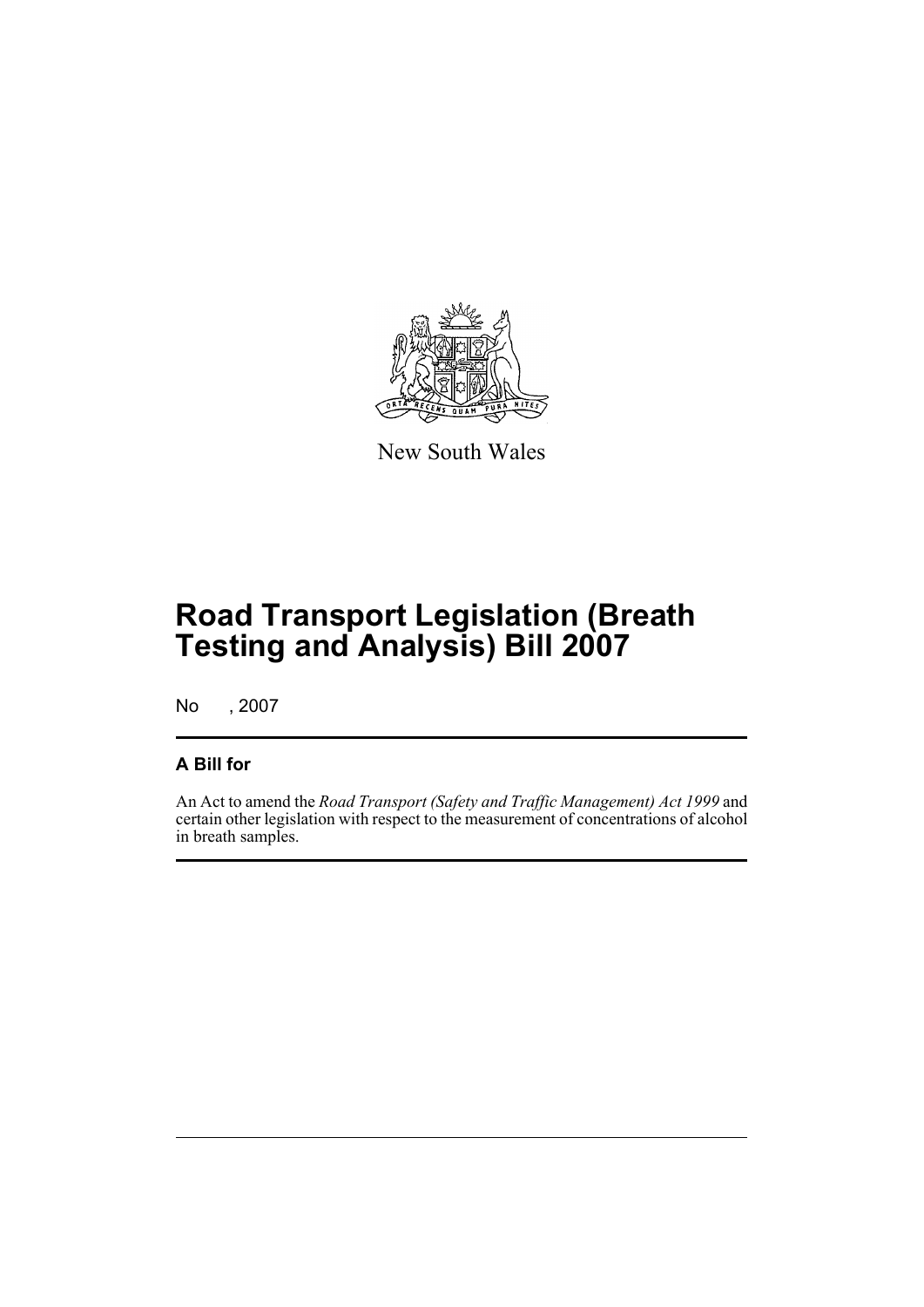<span id="page-7-4"></span><span id="page-7-3"></span><span id="page-7-2"></span><span id="page-7-1"></span><span id="page-7-0"></span>

|              |                    | The Legislature of New South Wales enacts:                                                                                                                                                                                                                                                                                                                                  | $\mathbf{1}$                    |
|--------------|--------------------|-----------------------------------------------------------------------------------------------------------------------------------------------------------------------------------------------------------------------------------------------------------------------------------------------------------------------------------------------------------------------------|---------------------------------|
| 1            | <b>Name of Act</b> |                                                                                                                                                                                                                                                                                                                                                                             |                                 |
|              |                    | This Act is the Road Transport Legislation (Breath Testing and<br>Analysis) Act 2007.                                                                                                                                                                                                                                                                                       | 3<br>$\overline{4}$             |
| $\mathbf{2}$ |                    | Commencement                                                                                                                                                                                                                                                                                                                                                                | 5                               |
|              | (1)                | This Act commences on a day or days to be appointed by proclamation,<br>subject to subsections $(2)$ and $(3)$ .                                                                                                                                                                                                                                                            | 6<br>$\overline{7}$             |
|              | (2)                | Schedule 1 [14] and [15] commence on the date of assent to this Act.                                                                                                                                                                                                                                                                                                        | 8                               |
|              | (3)                | If a single day is appointed for the commencement of Schedule 1 to this<br>Act and that day is earlier than the day on which Schedule 1 [6] to the<br>Road Transport (Safety and Traffic Management) Amendment (Novice<br>Drivers) Act 2007 commences, Schedule 1 [1] to this Act is taken to<br>commence on the day on which Schedule 1 [6] to the other Act<br>commences. | 9<br>10<br>11<br>12<br>13<br>14 |
| 3            |                    | Amendment of Road Transport (Safety and Traffic Management) Act<br>1999 No 20                                                                                                                                                                                                                                                                                               | 15<br>16                        |
|              |                    | The Road Transport (Safety and Traffic Management) Act 1999 is<br>amended as set out in Schedule 1.                                                                                                                                                                                                                                                                         | 17<br>18                        |
| 4            |                    | Amendment of other legislation                                                                                                                                                                                                                                                                                                                                              | 19                              |
|              |                    | The Acts and Regulations specified in Schedules 2 and 3 are amended<br>as set out in those Schedules.                                                                                                                                                                                                                                                                       | 20<br>21                        |
| 5            |                    | <b>Repeal of Act</b>                                                                                                                                                                                                                                                                                                                                                        | 22                              |
|              | (1)                | This Act is repealed on the day following the day on which all of the<br>provisions of this Act have commenced.                                                                                                                                                                                                                                                             | 23<br>24                        |
|              | (2)                | The repeal of this Act does not, because of the operation of section 30<br>of the <i>Interpretation Act 1987</i> , affect any amendment made by this Act.                                                                                                                                                                                                                   | 25<br>26                        |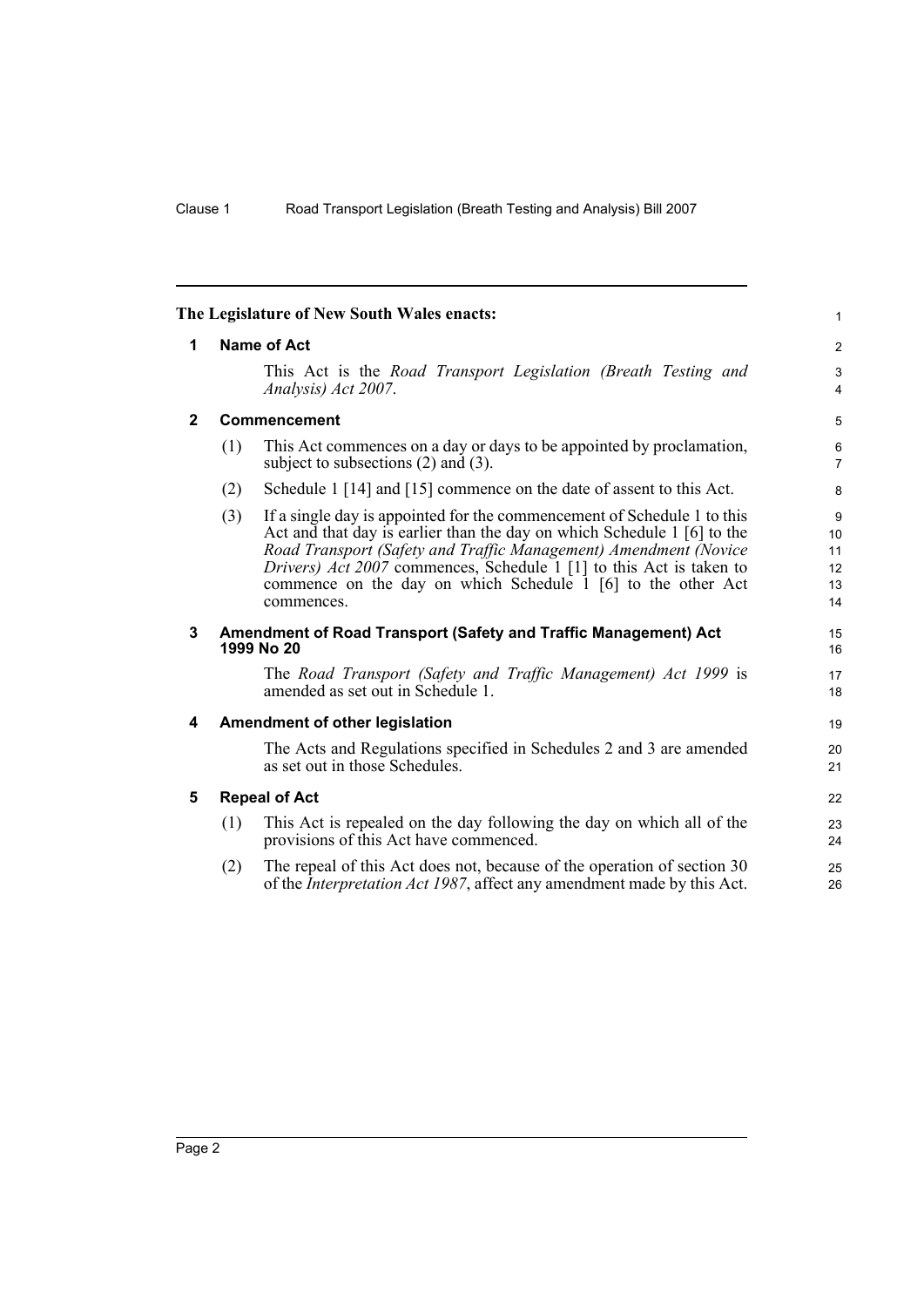Amendment of Road Transport (Safety and Traffic Management) Act 1999 Schedule 1

### <span id="page-8-0"></span>**Schedule 1 Amendment of Road Transport (Safety and Traffic Management) Act 1999**

(Section 3)

1  $\mathfrak{p}$ 

#### **[1] Section 8A Prescribed concentrations of alcohol (as inserted by the Road Transport (Safety and Traffic Management) Amendment (Novice Drivers) Act 2007 No 61)**

Insert "210 litres of breath or" before "100 millilitres of blood" wherever occurring.

#### **[2] Section 8B**

Insert after section 8A (if that section has been inserted) or after section 8 (if section 8A has not yet been inserted):

#### **8B Measurement of alcohol concentrations**

- (1) For the purposes of this Part, the concentration of alcohol present in a person's breath or blood may be expressed as follows:
	- (a) in the case of a sample of breath that is measured by a breath analysing instrument or other breath testing device that provides a reading or result by reference to alcohol present in the breath—the amount of alcohol in grammes in 210 litres of breath,
	- (b) in the case of a sample of breath that is measured by a breath analysing instrument or other breath testing device that provides a reading or result by reference to alcohol present in the blood—the amount of alcohol in grammes in 100 millilitres of blood,
	- (c) in the case of a sample of blood—the amount of alcohol in grammes in 100 millilitres of blood.
- (2) An amount of alcohol in grammes present in breath when measured by reference to 210 litres of breath is equivalent to the same amount of alcohol in grammes present in blood when measured by reference to 100 millilitres of blood.
- (3) Accordingly, any offence under this Part relating to the presence of a specified concentration of alcohol in a person's breath or blood at the time of the occurrence of a particular event is a single offence regardless of whether the concentration of alcohol concerned is measured by reference to the amount of alcohol present in breath or in blood (or both).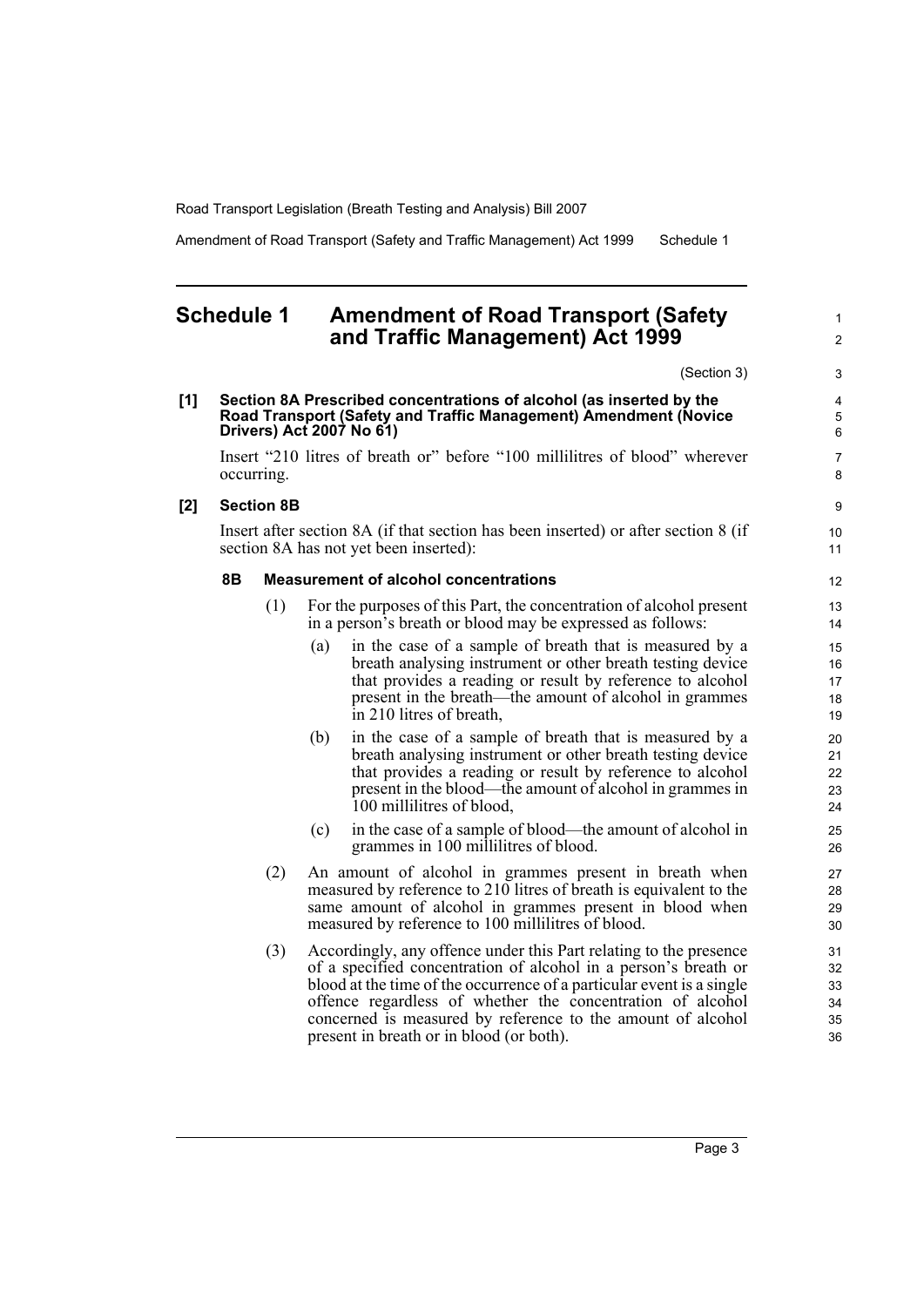Schedule 1 Amendment of Road Transport (Safety and Traffic Management) Act 1999

| [3]    | Section 9 Presence of prescribed concentration of alcohol in person's<br>breath or blood                                             | $\mathbf{1}$<br>$\overline{2}$ |
|--------|--------------------------------------------------------------------------------------------------------------------------------------|--------------------------------|
|        | Insert "breath or" before "blood" wherever occurring.                                                                                | 3                              |
| [4]    | Section 10 Alternative verdicts for lesser offences                                                                                  | $\overline{4}$                 |
|        | Insert "breath or" before "blood" wherever occurring.                                                                                | 5                              |
| [5]    | Section 11 Presence of higher concentration of alcohol not defence                                                                   | 6                              |
|        | Omit "present in the defendant's blood" and "100 millilitres of the defendant's<br>blood" wherever occurring.                        | $\overline{7}$<br>8            |
|        | Insert instead "present in the defendant's breath or blood" and "210 litres of<br>breath or 100 millilitres of blood", respectively. | 9<br>10 <sup>1</sup>           |
| [6]    | Section 11A Defence for offence relating to novice range prescribed<br>concentration of alcohol                                      | 11<br>12                       |
|        | Insert "breath or" before "blood".                                                                                                   | 13                             |
| [7]    | Section 14 Arrest following failed breath test                                                                                       | 14                             |
|        | Omit "person's blood" and "100 millilitres of the blood" wherever occurring.                                                         | 15                             |
|        | Insert instead "person's breath or blood" and "210 litres of breath or 100<br>millilitres of blood", respectively.                   | 16<br>17                       |
| [8]    | Section 15 Breath analysis following arrest                                                                                          | 18                             |
|        | Omit "person's blood" and "100 millilitres of blood" from section 15 (3) (a).                                                        | 19                             |
|        | Insert instead "person's breath or blood" and "210 litres of breath or 100<br>millilitres of blood", respectively.                   | 20<br>21                       |
| [9]    | Section 16 Offence—wilfully altering alcohol concentration following<br>request for breath test or breath analysis                   | 22<br>23                       |
|        | Insert "breath or" before "blood".                                                                                                   | 24                             |
| $[10]$ | Section 32 Evidence of alcohol concentration revealed by breath or<br>blood analysis in proceedings for offence under section 9      | 25<br>26                       |
|        | Insert "breath or" before "blood" where firstly occurring in section 32 (1).                                                         | 27                             |
| $[11]$ | <b>Section 32 (2)</b>                                                                                                                | 28                             |
|        | Omit "person's blood" and "blood at the time concerned" wherever occurring.                                                          | 29                             |
|        | Insert instead "person's breath or blood" and "breath or blood at the time<br>concerned", respectively.                              | 30<br>31                       |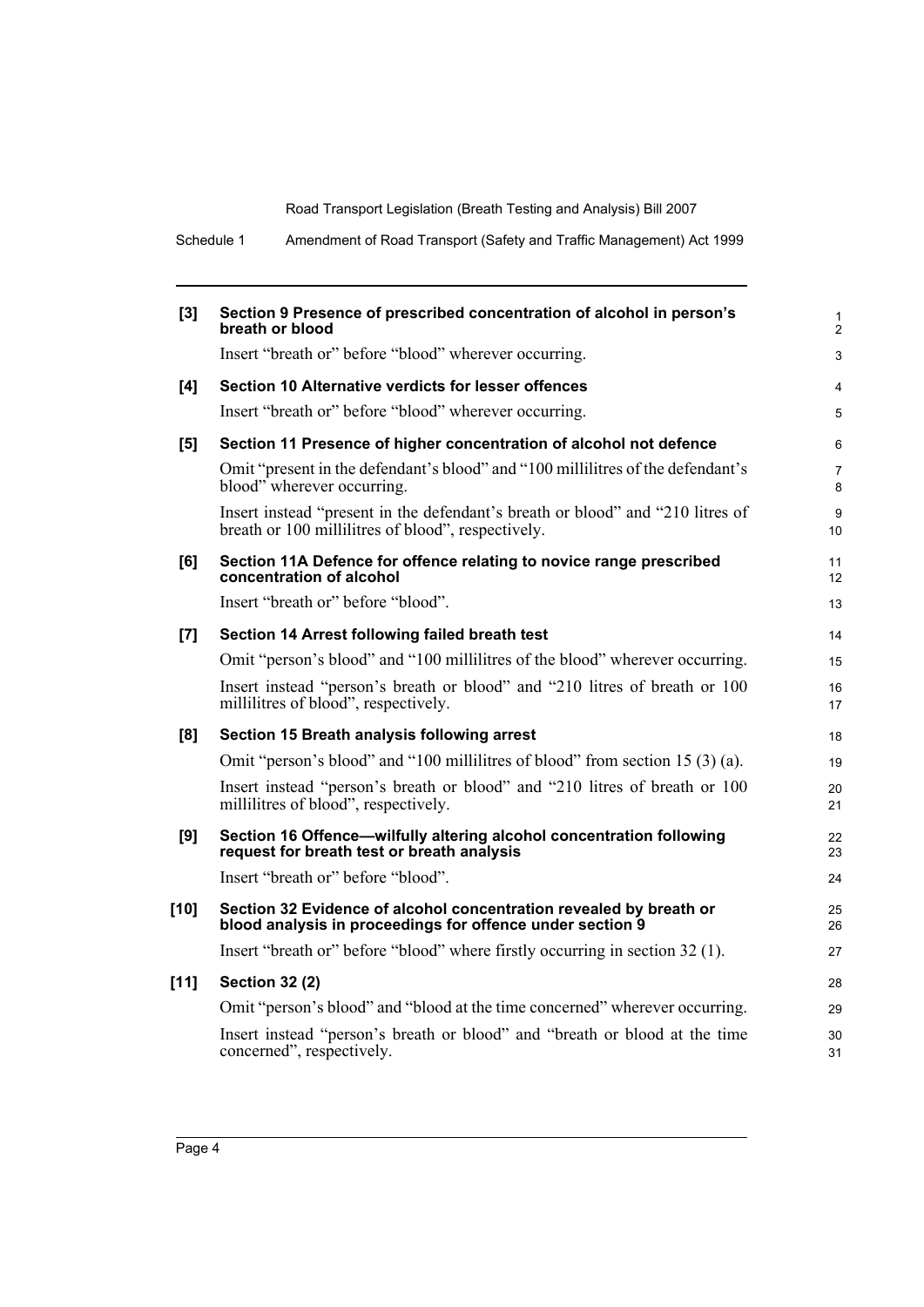Amendment of Road Transport (Safety and Traffic Management) Act 1999 Schedule 1

| $[12]$ |        | <b>Section 32 (2)</b> |                                                                                                                                                                                                                                                                                                                              | 1                          |
|--------|--------|-----------------------|------------------------------------------------------------------------------------------------------------------------------------------------------------------------------------------------------------------------------------------------------------------------------------------------------------------------------|----------------------------|
|        |        |                       | Omit "100 millilitres of the defendant's blood" wherever occurring.                                                                                                                                                                                                                                                          | $\overline{2}$             |
|        |        |                       | Insert instead "210 litres of breath or 100 millilitres of blood".                                                                                                                                                                                                                                                           | 3                          |
| $[13]$ |        |                       | Section 33 Certificate evidence about breath or blood analysis in<br>proceedings for offences under section 9                                                                                                                                                                                                                | 4<br>5                     |
|        |        |                       | Omit section 33 (1) (e). Insert instead:                                                                                                                                                                                                                                                                                     | 6                          |
|        |        |                       | a concentration of alcohol determined by that breath<br>(e)<br>analysing instrument and expressed in grammes of alcohol<br>in 210 litres of breath or 100 millilitres of blood was<br>present in the breath or blood of that person on the day and<br>at the time stated in the certificate, and                             | 7<br>8<br>9<br>10<br>11    |
| $[14]$ |        |                       | Schedule 2 Savings, transitional and other provisions                                                                                                                                                                                                                                                                        | 12                         |
|        |        |                       | Insert at the end of clause $1(1)$ :                                                                                                                                                                                                                                                                                         | 13                         |
|        |        |                       | Road Transport Legislation (Breath Testing and Analysis)<br>Act 2007                                                                                                                                                                                                                                                         | 14<br>15                   |
| $[15]$ |        |                       | Schedule 2, Part 8                                                                                                                                                                                                                                                                                                           | 16                         |
|        |        |                       | Insert at the end of the Schedule:                                                                                                                                                                                                                                                                                           | 17                         |
|        | Part 8 |                       | Provisions consequent on enactment of<br><b>Road Transport Legislation (Breath</b><br><b>Testing and Analysis) Act 2007</b>                                                                                                                                                                                                  | 18<br>19<br>20             |
|        | 13     |                       | <b>Definitions</b>                                                                                                                                                                                                                                                                                                           | 21                         |
|        |        |                       | In this Part:<br><b>amended legislation</b> means any Act or Regulation that is<br>amended by the amending Act.<br>amending Act means the Road Transport Legislation (Breath<br>Testing and Analysis) Act 2007.                                                                                                              | 22<br>23<br>24<br>25<br>26 |
|        | 14     |                       | Certificate evidence preserved                                                                                                                                                                                                                                                                                               | 27                         |
|        |        |                       | Any certificate issued under any amended legislation before that<br>legislation was amended by the amending Act that states the<br>concentration of alcohol in a person's blood continues to be as<br>effectual as it was before the legislation's amendment (including<br>for the purposes of evidence in any proceedings). | 28<br>29<br>30<br>31<br>32 |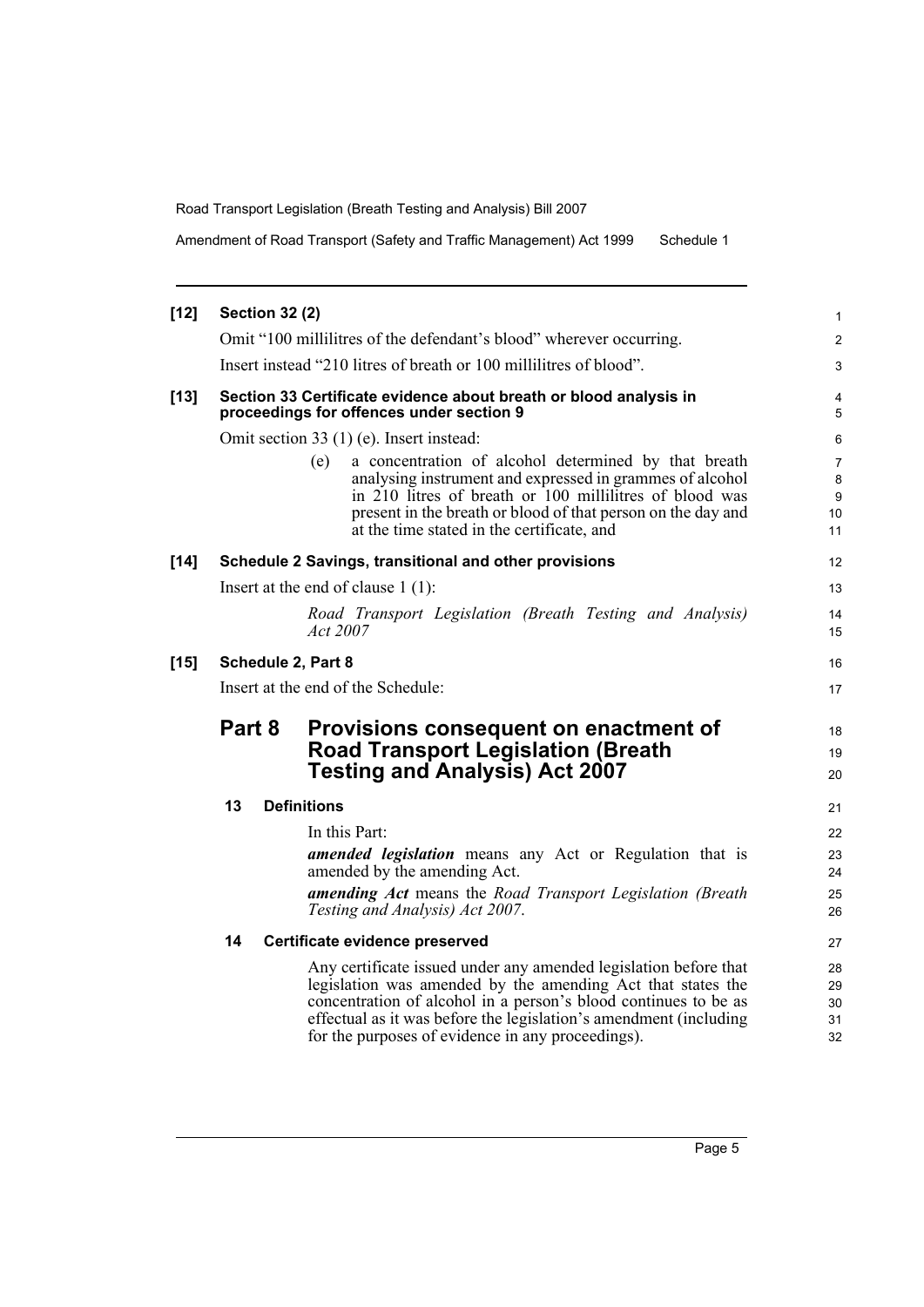Schedule 1 Amendment of Road Transport (Safety and Traffic Management) Act 1999

#### **15 Approval of certain breath measuring devices**

(1) Any instrument or other device that was a duly approved breath analysing instrument or breath testing device for the purposes of any amended legislation immediately before the legislation was amended by the amending Act continues to be a duly approved instrument or device for the purposes of the legislation as amended.

32 33 34

- (2) An instrument that measures the concentration of alcohol present in a person's breath by reference to grammes of alcohol in a volume of breath (instead of grammes of alcohol in a volume of blood) may be approved for the purposes of the definition of *breath analysing instrument* in clause 1 of the Dictionary during the pre-commencement period as if Schedule 1 [16] to the amending Act had commenced.
- (3) A device that measures the concentration of alcohol present in a person's breath by reference to grammes of alcohol in a volume of breath (instead of grammes of alcohol in a volume of blood) may be approved for the purposes of the definition of *breath test* in clause 1 of the Dictionary during the pre-commencement period as if Schedule 1 [16] to the amending Act had commenced.
- (4) Any approval given as provided by subclause (2) or (3) during the pre-commencement period is taken to have effect for the purposes of this Act on and from the commencement of Schedule 1 [16] to the amending Act as if it had been approved on that commencement.
- (5) In this clause:

*pre-commencement period* means the period commencing on the the date of assent to the amending Act and ending at the end of the day immediately before the day on which Schedule 1 [16] to that Act commences.

#### **[16] Dictionary**

Insert "breath or" before "blood" wherever occurring in the definitions of *breath analysing instrument*, *breath analysis* and *breath test* in clause 1.

#### **[17] Dictionary, clause 1**

Insert "210 litres of breath or" before "100 millilitres of blood" wherever occurring in the definitions of *high range prescribed concentration of alcohol*, *low range prescribed concentration of alcohol*, *middle range prescribed concentration of alcohol*, *novice range prescribed concentration of alcohol* and *special range prescribed concentration of alcohol*.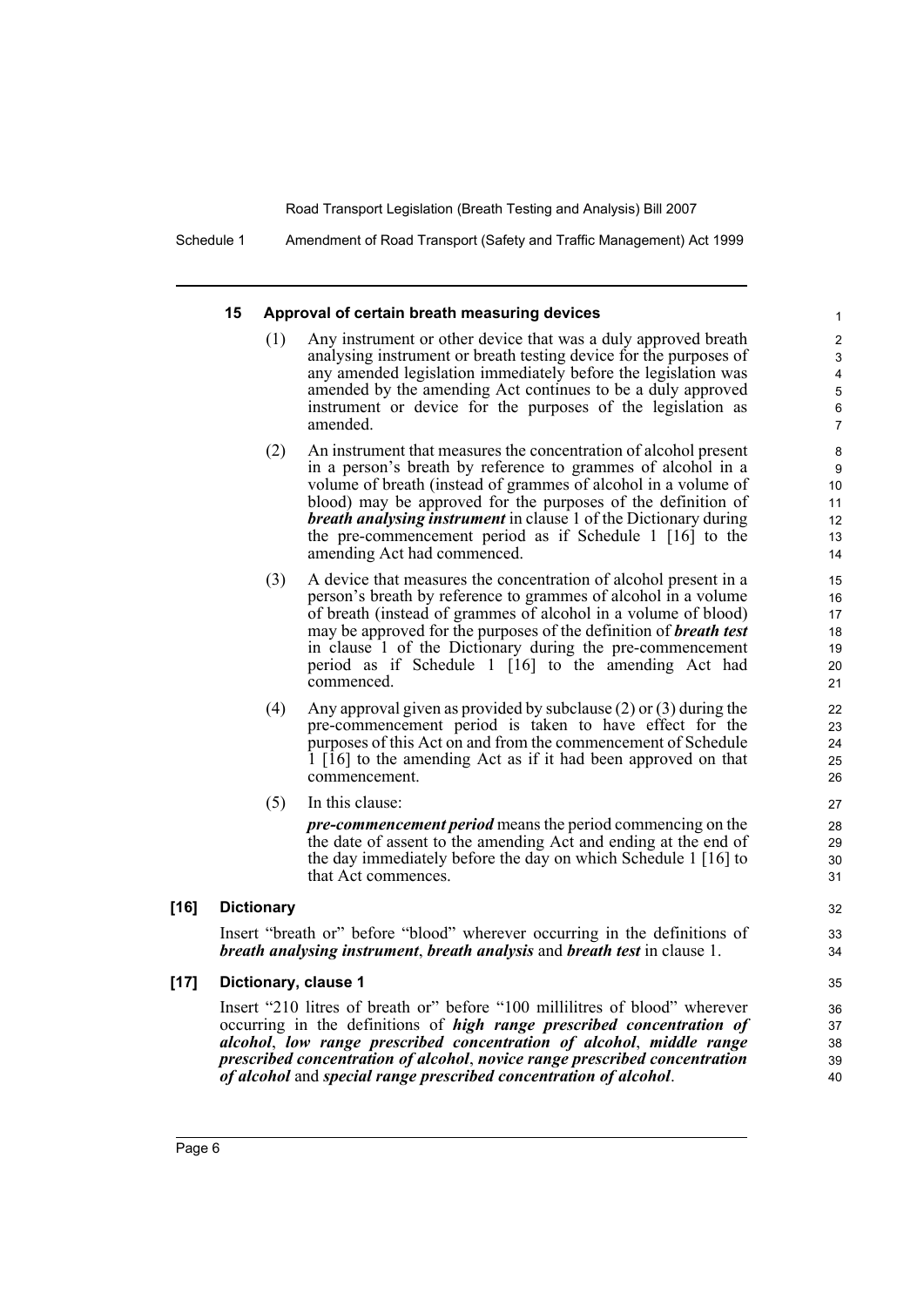Amendment of other legislation dealing with breath testing or analysis Schedule 2

## <span id="page-12-0"></span>**Schedule 2 Amendment of other legislation dealing with breath testing or analysis**

(Section 4)

1 2

|     |                        | (Section 4)                                                                                                                                                                                                                                                                                                                                                                                   | 3                                |
|-----|------------------------|-----------------------------------------------------------------------------------------------------------------------------------------------------------------------------------------------------------------------------------------------------------------------------------------------------------------------------------------------------------------------------------------------|----------------------------------|
| 2.1 |                        | <b>Children (Detention Centres) Act 1987 No 57</b>                                                                                                                                                                                                                                                                                                                                            | $\overline{4}$                   |
| [1] |                        | <b>Section 37I Definitions</b>                                                                                                                                                                                                                                                                                                                                                                | 5                                |
|     |                        | Insert "breath or" before "blood" wherever occurring in the definitions of<br>breath analysing instrument, breath analysis and breath test.                                                                                                                                                                                                                                                   | 6<br>$\overline{7}$              |
| [2] | <b>Section 371 (2)</b> |                                                                                                                                                                                                                                                                                                                                                                                               | 8                                |
|     |                        | Insert at the end of section 37I:                                                                                                                                                                                                                                                                                                                                                             | 9                                |
|     | (2)                    | Subject to the regulations, section 8B (Measurement of alcohol<br>concentrations) of the Road Transport (Safety and Traffic<br>Management) Act 1999 applies in relation to the measurement of<br>the concentration of alcohol in a person's breath or blood for the<br>purposes of this Division and the regulations in the same way as<br>it applies for the purposes of Part 2 of that Act. | 10<br>11<br>12<br>13<br>14<br>15 |
| 2.2 |                        | <b>Children (Detention Centres) Regulation 2005</b>                                                                                                                                                                                                                                                                                                                                           | 16                               |
| [1] | substance              | Clause 51B Evidence as to presence of alcohol or intoxicating                                                                                                                                                                                                                                                                                                                                 | 17<br>18                         |
|     |                        | Insert "breath or" before "blood" in clause 51B (1) (c).                                                                                                                                                                                                                                                                                                                                      | 19                               |
| [2] |                        | <b>Clause 84A Interpretation</b>                                                                                                                                                                                                                                                                                                                                                              | 20                               |
|     |                        | Insert "210 litres of breath or" before "100 millilitres of blood" in the<br>definition of <i>prescribed concentration of alcohol</i> in clause 84A (1).                                                                                                                                                                                                                                      | 21<br>22                         |
| [3] | <b>Clause 84A (3)</b>  |                                                                                                                                                                                                                                                                                                                                                                                               | 23                               |
|     |                        | Insert "breath or" before "blood".                                                                                                                                                                                                                                                                                                                                                            | 24                               |
| [4] |                        | Clause 84C Juvenile justice officers must not have prescribed<br>concentration of alcohol in breath or blood                                                                                                                                                                                                                                                                                  | 25<br>26                         |
|     |                        | Insert "breath or" before "blood".                                                                                                                                                                                                                                                                                                                                                            | 27                               |
| [5] |                        | Clause 84G Breath testing and breath analysis of juvenile justice officers                                                                                                                                                                                                                                                                                                                    | 28                               |
|     | clause $84G (1)–(3)$ . | Omit "officer's blood" and "100 millilitres of blood" wherever occurring in                                                                                                                                                                                                                                                                                                                   | 29<br>30                         |
|     |                        | Insert instead "officer's breath or blood" and "210 litres of breath or 100<br>millilitres of blood", respectively.                                                                                                                                                                                                                                                                           | 31<br>32                         |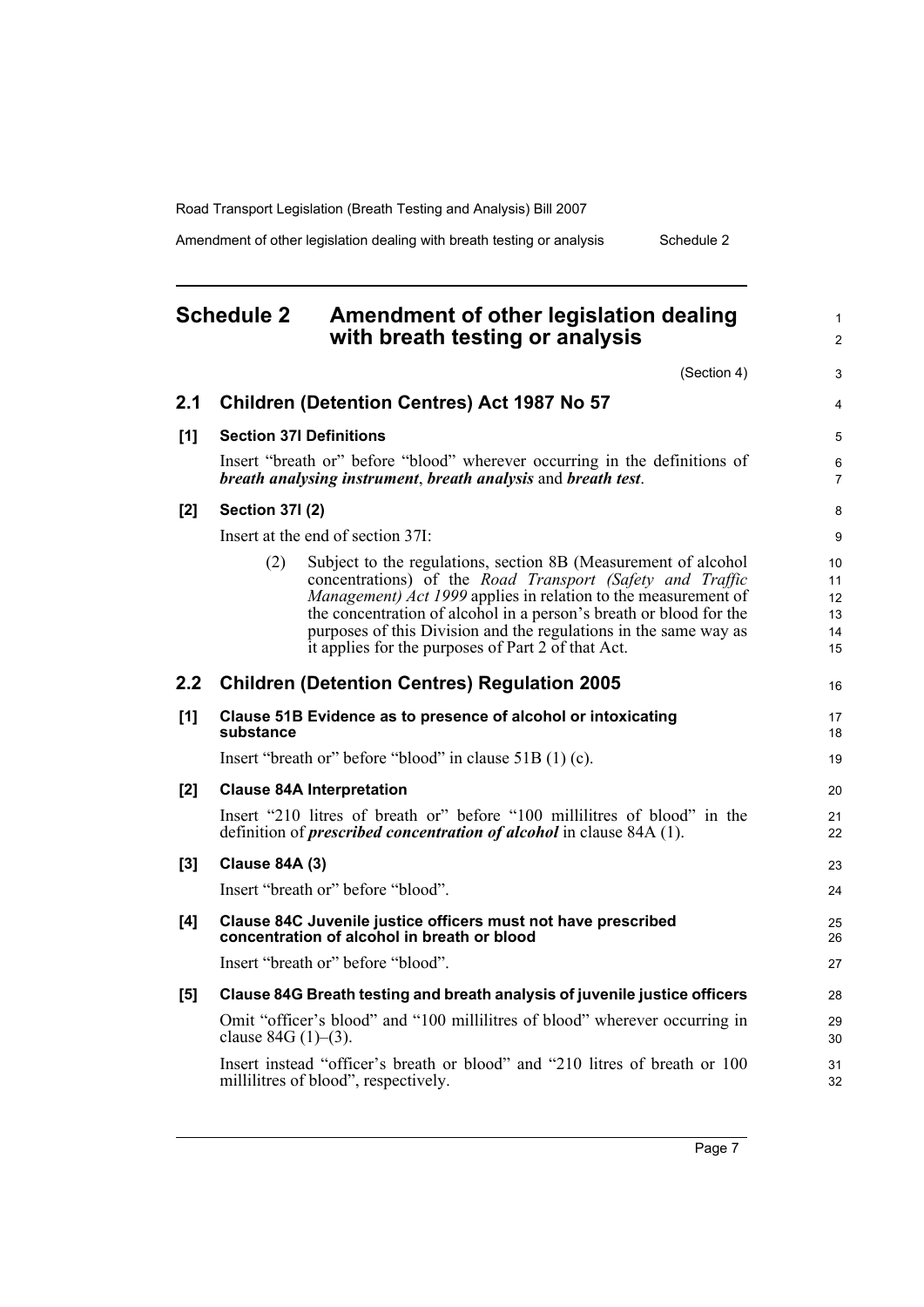| Schedule 2 | Amendment of other legislation dealing with breath testing or analysis                                                                                                                                                                                                                                                                                                                               |                                  |
|------------|------------------------------------------------------------------------------------------------------------------------------------------------------------------------------------------------------------------------------------------------------------------------------------------------------------------------------------------------------------------------------------------------------|----------------------------------|
| [6]        | Clause 84L Certificate evidence of concentration of alcohol in breath or<br>blood determined by breath test or breath analysis                                                                                                                                                                                                                                                                       | 1<br>2                           |
|            | Omit "in the blood", "officer's blood" and "100 millilitres of blood" wherever<br>occurring.                                                                                                                                                                                                                                                                                                         | 3<br>4                           |
|            | Insert instead "in the breath or blood", "officer's breath or blood" and "210<br>litres of breath or 100 millilitres of blood", respectively.                                                                                                                                                                                                                                                        | 5<br>6                           |
| [7]        | Clause 84T Interfering with results of test                                                                                                                                                                                                                                                                                                                                                          | 7                                |
|            | Insert "breath or" before "blood".                                                                                                                                                                                                                                                                                                                                                                   | 8                                |
| 2.3        | Crimes (Administration of Sentences) Act 1999 No 93                                                                                                                                                                                                                                                                                                                                                  | 9                                |
| [1]        | <b>Section 236E Definitions</b>                                                                                                                                                                                                                                                                                                                                                                      | 10 <sup>1</sup>                  |
|            | Insert "breath or" before "blood" wherever occurring in the definitions of<br>breath analysing instrument, breath analysis and breath test.                                                                                                                                                                                                                                                          | 11<br>12                         |
| $[2]$      | <b>Section 236E (2)</b>                                                                                                                                                                                                                                                                                                                                                                              | 13                               |
|            | Insert at the end of section 236E:                                                                                                                                                                                                                                                                                                                                                                   | 14                               |
|            | Subject to the regulations, section 8B (Measurement of alcohol<br>(2)<br>concentrations) of the Road Transport (Safety and Traffic<br>Management) Act 1999 applies in relation to the measurement of<br>the concentration of alcohol in a person's breath or blood for the<br>purposes of this Division and the regulations in the same way as<br>it applies for the purposes of Part 2 of that Act. | 15<br>16<br>17<br>18<br>19<br>20 |
| 2.4        | <b>Crimes (Administration of Sentences) Regulation 2001</b>                                                                                                                                                                                                                                                                                                                                          | 21                               |
| [1]        | Clause 147 Evidence as to presence of alcohol or intoxicating substance                                                                                                                                                                                                                                                                                                                              | 22                               |
|            | Insert "breath or" before "blood" in clause $147(1)(c)$ .                                                                                                                                                                                                                                                                                                                                            | 23                               |
| [2]        | <b>Clause 178 Detainees to be sober</b>                                                                                                                                                                                                                                                                                                                                                              | 24                               |
|            | Omit "detainee's blood" and "100 millilitres" from clause 178 (2).                                                                                                                                                                                                                                                                                                                                   | 25                               |
|            | Insert instead "detainee's breath or blood" and "210 litres of breath or 100<br>millilitres of blood", respectively.                                                                                                                                                                                                                                                                                 | 26<br>27                         |
| $[3]$      | <b>Clause 249A Interpretation</b>                                                                                                                                                                                                                                                                                                                                                                    | 28                               |
|            | Insert "210 litres of breath or" before "100 millilitres of blood" in the<br>definition of <i>prescribed concentration of alcohol</i> in clause 249A (1).                                                                                                                                                                                                                                            | 29<br>30                         |
| [4]        | <b>Clause 249A (3)</b>                                                                                                                                                                                                                                                                                                                                                                               | 31                               |
|            | Insert "breath or" before "blood".                                                                                                                                                                                                                                                                                                                                                                   | 32                               |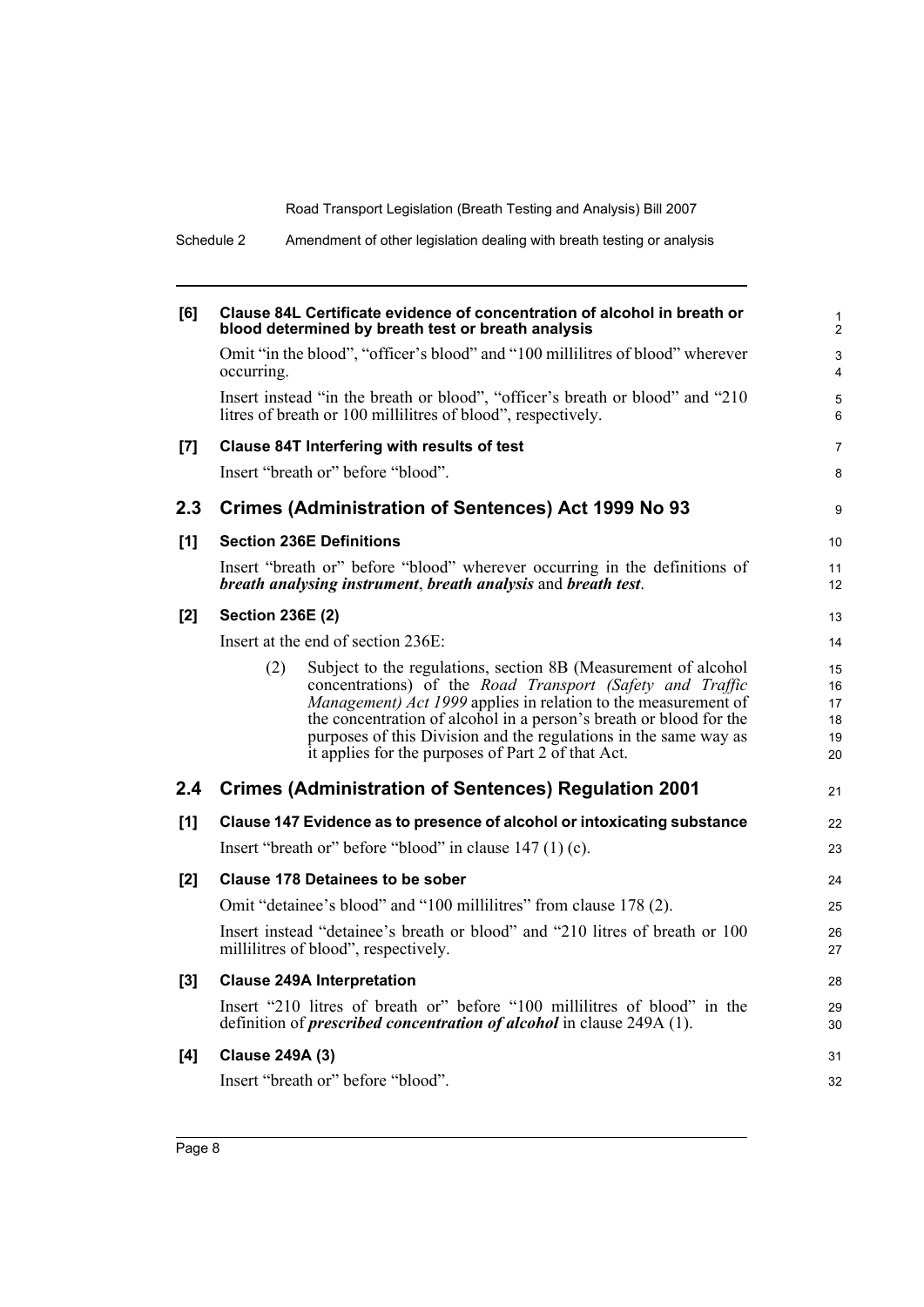Amendment of other legislation dealing with breath testing or analysis Schedule 2

| [5]                | <b>Clause 249D Correctional staff must not have prescribed concentration</b><br>of alcohol in breath or blood                                                                                                                                                                                                                                                                               |
|--------------------|---------------------------------------------------------------------------------------------------------------------------------------------------------------------------------------------------------------------------------------------------------------------------------------------------------------------------------------------------------------------------------------------|
|                    | Insert "breath or" before "blood".                                                                                                                                                                                                                                                                                                                                                          |
| [6]                | Clause 249H Breath testing and breath analysis of members of<br>correctional staff                                                                                                                                                                                                                                                                                                          |
|                    | Omit "staff member's blood" and "100 millilitres of blood" wherever<br>occurring in clause $249H(1)–(3)$ .                                                                                                                                                                                                                                                                                  |
|                    | Insert instead "staff member's breath or blood" and "210 litres of breath or 100<br>millilitres of blood", respectively.                                                                                                                                                                                                                                                                    |
| $\left[ 7 \right]$ | Clause 249M Certificate evidence of concentration of alcohol in breath or<br>blood determined by breath test or breath analysis                                                                                                                                                                                                                                                             |
|                    | Omit "in the blood", "staff member's blood" and "100 millilitres of blood"<br>wherever occurring.                                                                                                                                                                                                                                                                                           |
|                    | Insert instead "in the breath or blood", "staff member's breath or blood" and<br>"210 litres of breath or 100 millilitres of blood", respectively.                                                                                                                                                                                                                                          |
| [8]                | Clause 249U, heading                                                                                                                                                                                                                                                                                                                                                                        |
|                    | Insert "breath or" before "blood".                                                                                                                                                                                                                                                                                                                                                          |
| [9]                | Clause 249AA Interfering with results of test                                                                                                                                                                                                                                                                                                                                               |
|                    | Insert "breath," before "blood".                                                                                                                                                                                                                                                                                                                                                            |
| $[10]$             | <b>Dictionary</b>                                                                                                                                                                                                                                                                                                                                                                           |
|                    | Insert "breath or" before "blood" in the definition of <i>breath test</i> .                                                                                                                                                                                                                                                                                                                 |
| 2.5                | <b>Marine Safety Act 1998 No 121</b>                                                                                                                                                                                                                                                                                                                                                        |
| [1]                | Section 22 Prescribed concentrations of alcohol                                                                                                                                                                                                                                                                                                                                             |
|                    | Insert "210 litres of breath or" before "100 millilitres of blood" wherever<br>occurring.                                                                                                                                                                                                                                                                                                   |
| [2]                | <b>Section 22 (2)</b>                                                                                                                                                                                                                                                                                                                                                                       |
|                    | Insert at the end of section 22:                                                                                                                                                                                                                                                                                                                                                            |
|                    | (2)<br>Subject to the regulations, section 8B (Measurement of alcohol<br>concentrations) of the Road Transport (Safety and Traffic<br>Management) Act 1999 applies in relation to the measurement of<br>the concentration of alcohol in a person's breath or blood for the<br>purposes of this Part and Schedule 1 in the same way as it applies<br>for the purposes of Part 2 of that Act. |
|                    |                                                                                                                                                                                                                                                                                                                                                                                             |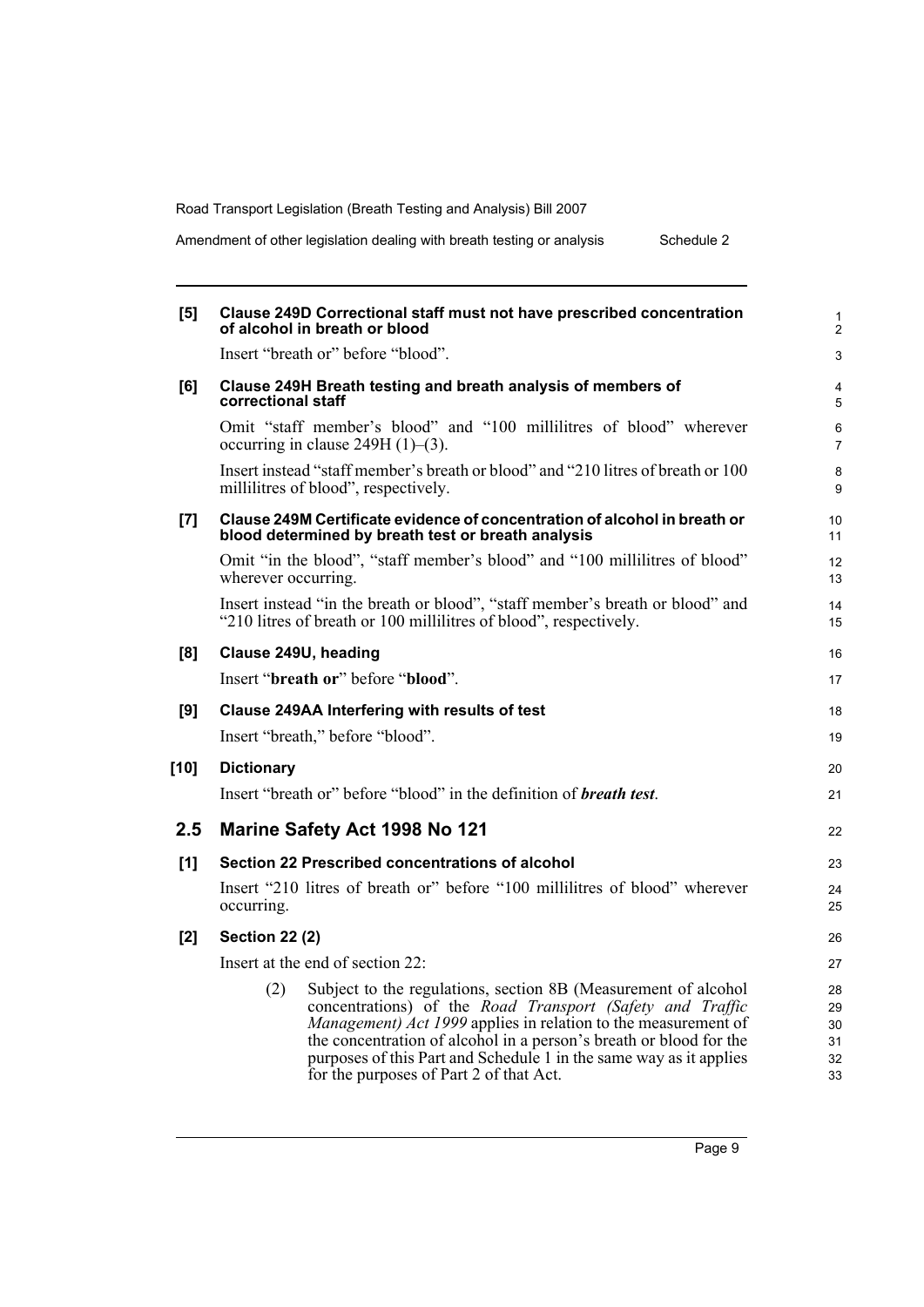Schedule 2 Amendment of other legislation dealing with breath testing or analysis

| $[3]$ | Section 24 Operating vessel with prescribed concentration of alcohol in<br>breath or blood                                                      | $\mathbf{1}$<br>$\overline{2}$              |
|-------|-------------------------------------------------------------------------------------------------------------------------------------------------|---------------------------------------------|
|       | Insert "breath or" before "blood" wherever occurring in section $24$ (1A), (1)<br>and $(3)–(5)$ .                                               | $\ensuremath{\mathsf{3}}$<br>$\overline{4}$ |
| [4]   | <b>Section 24 (2)</b>                                                                                                                           | $\mathbf 5$                                 |
|       | Omit "100 millilitres of blood is present in the person's blood".                                                                               | 6                                           |
|       | Insert instead "210 litres of breath or 100 millilitres of blood is present in the<br>person's breath or blood".                                | 7<br>8                                      |
| [5]   | Section 24A Defence for offence relating to youth range prescribed<br>concentration of alcohol                                                  | $\boldsymbol{9}$<br>10                      |
|       | Insert "breath or" before "blood".                                                                                                              | 11                                          |
| [6]   | Schedule 1 Alcohol and drugs-breath analysis and related matters                                                                                | 12                                          |
|       | Insert "breath or" before "blood" in clause $3(1)(a)$ .                                                                                         | 13                                          |
| [7]   | Schedule 1, clause 4 (1)                                                                                                                        | 14                                          |
|       | Omit "100 millilitres of blood may be present in the person's blood" wherever<br>occurring.                                                     | 15<br>16                                    |
|       | Insert instead "210 litres of breath or 100 millilitres of blood may be present<br>in the person's breath or blood".                            | 17<br>18                                    |
| [8]   | Schedule 1, clause 4 (4) (a)                                                                                                                    | 19                                          |
|       | Omit "person's blood" and "100 millilitres of blood".                                                                                           | 20                                          |
|       | Insert instead "person's breath or blood" and "210 litres of breath or 100<br>millilitres of blood", respectively.                              | 21<br>22                                    |
| [9]   | Schedule 1, clause 13                                                                                                                           | 23                                          |
|       | Insert "breath," before "blood" where firstly occurring.                                                                                        | 24                                          |
| [10]  | Schedule 1, clause 15 Certificate evidence of concentration of alcohol in<br>breath or blood determined by breath analysis                      | 25<br>26                                    |
|       | Omit "in the blood", "defendant's blood" and "100 millilitres of blood"<br>wherever occurring in clause 15 $(1)$ – $(3)$ .                      | 27<br>28                                    |
|       | Insert instead "in the breath or blood", "defendant's breath or blood" and "210<br>litres of breath or 100 millilitres of blood", respectively. | 29<br>30                                    |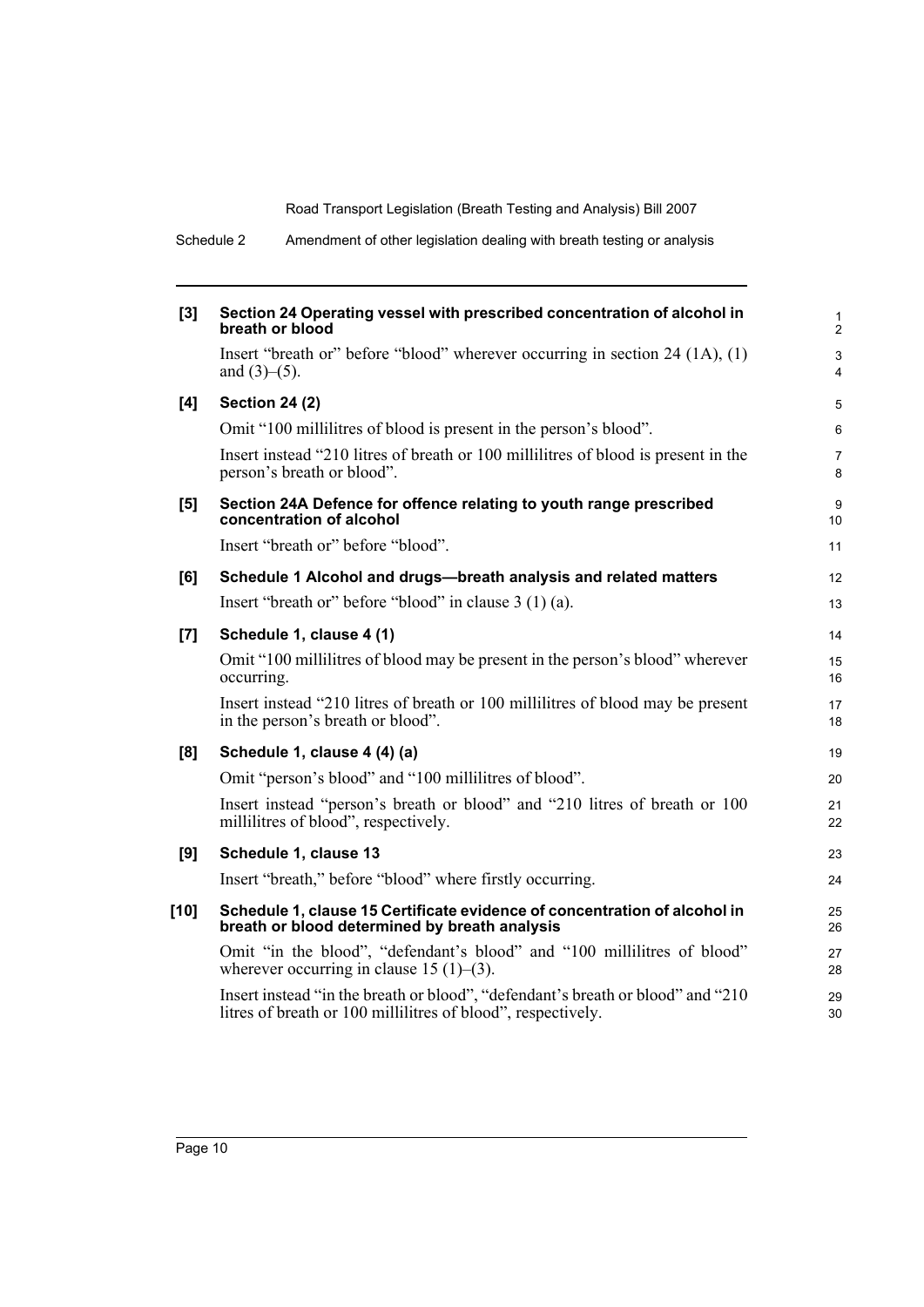Amendment of other legislation dealing with breath testing or analysis Schedule 2

| 2.6   | Passenger Transport Act 1990 No 39                                                                                                                                                                                                                                                                                                              | $\mathbf{1}$             |
|-------|-------------------------------------------------------------------------------------------------------------------------------------------------------------------------------------------------------------------------------------------------------------------------------------------------------------------------------------------------|--------------------------|
| [1]   | Schedule 5 Transport safety employees-alcohol or other drugs                                                                                                                                                                                                                                                                                    | $\overline{2}$           |
|       | Insert "breath or" before "blood" in clause 3 (1) (i).                                                                                                                                                                                                                                                                                          | $\mathfrak{S}$           |
| [2]   | Schedule 5, clause 3 (2)                                                                                                                                                                                                                                                                                                                        | $\overline{4}$           |
|       | Insert "breath," before "blood".                                                                                                                                                                                                                                                                                                                | $\sqrt{5}$               |
| $[3]$ | Schedule 5, clause 3 (3)                                                                                                                                                                                                                                                                                                                        | 6                        |
|       | Insert after clause 3 (2):                                                                                                                                                                                                                                                                                                                      | 7                        |
|       | Subject to the regulations, section 8B (Measurement of alcohol<br>(3)<br>concentrations) of the Road Transport (Safety and Traffic<br>Management) Act 1999 applies in relation to the measurement of<br>the concentration of alcohol in a person's breath or blood for the<br>purposes of the regulations in the same way as it applies for the | 8<br>9<br>10<br>11<br>12 |
|       | purposes of Part 2 of that Act.                                                                                                                                                                                                                                                                                                                 | 13                       |
| 2.7   | Passenger Transport (Drug and Alcohol Testing) Regulation<br>2004                                                                                                                                                                                                                                                                               | 14<br>15                 |
| [1]   | <b>Clause 3 Definitions</b>                                                                                                                                                                                                                                                                                                                     | 16                       |
|       | Insert "210 litres of breath or" before "100 millilitres of blood" in the<br>definition of <i>prescribed concentration of alcohol</i> in clause 3 (1).                                                                                                                                                                                          | 17<br>18                 |
| $[2]$ | Clause 5 Offence-carrying out transport safety work with prescribed<br>concentration of alcohol in breath or blood                                                                                                                                                                                                                              | 19<br>20                 |
|       | Insert "breath or" before "blood".                                                                                                                                                                                                                                                                                                              | 21                       |
| $[3]$ | Clause 11 Breath analysis of transport safety employees following<br>breath testing etc                                                                                                                                                                                                                                                         | 22<br>23                 |
|       | Omit "employee's blood" and "100 millilitres of blood" wherever occurring<br>in clause $(1)(1)(a)$ and $(4)$ .                                                                                                                                                                                                                                  | 24<br>25                 |
|       | Insert instead "employee's breath or blood" and "210 litres of breath or 100<br>millilitres of blood", respectively.                                                                                                                                                                                                                            | 26<br>27                 |
| [4]   | Clause 21 Interfering with results of test                                                                                                                                                                                                                                                                                                      | 28                       |
|       | Insert "breath," after "employee's" wherever occurring.                                                                                                                                                                                                                                                                                         | 29                       |
|       |                                                                                                                                                                                                                                                                                                                                                 |                          |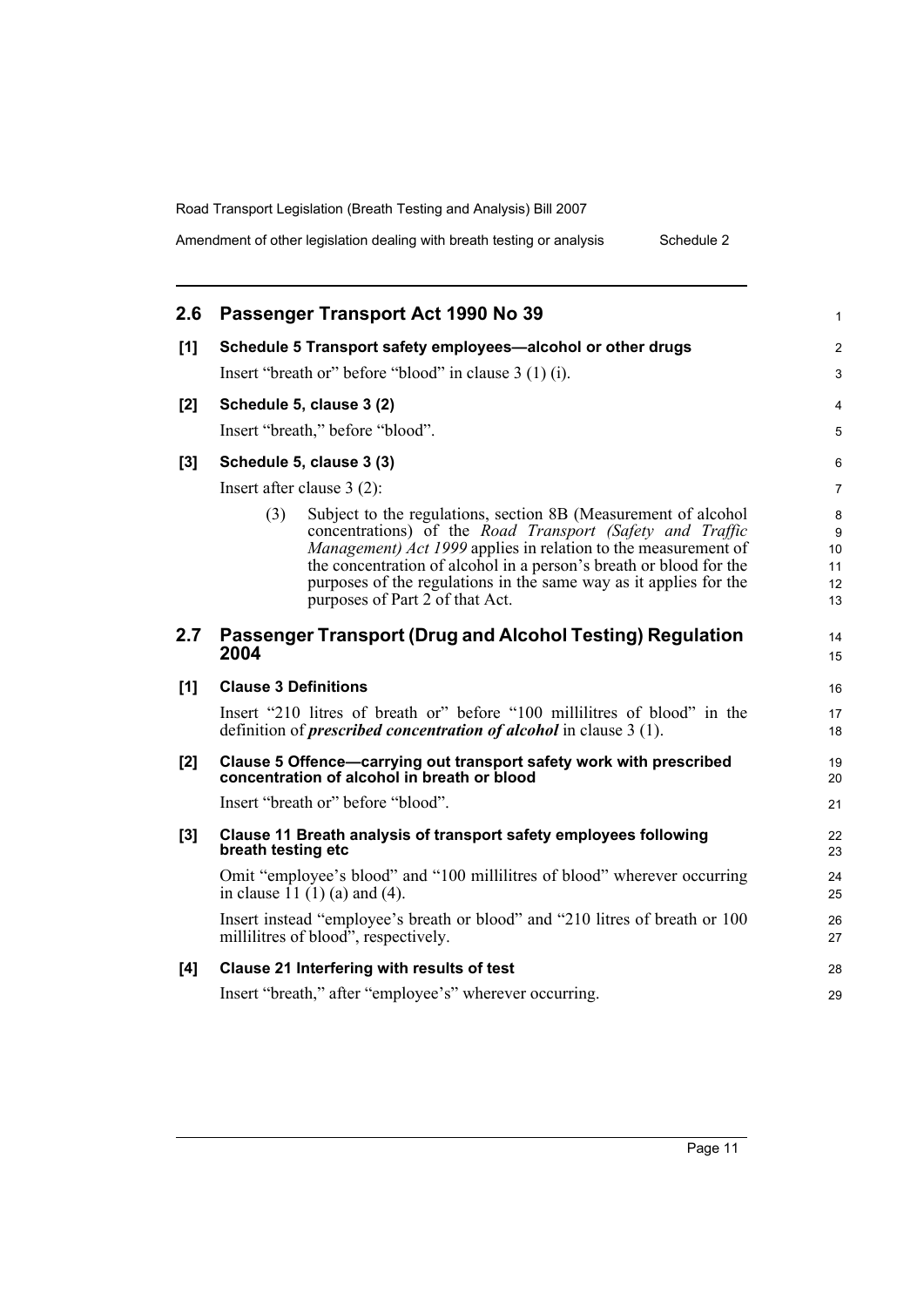|       | Schedule 2 | Amendment of other legislation dealing with breath testing or analysis                                                                          |          |
|-------|------------|-------------------------------------------------------------------------------------------------------------------------------------------------|----------|
| [5]   |            | Clause 24 Certificate evidence of concentration of alcohol in breath or<br>blood determined by breath analysis                                  |          |
|       |            | Omit "in the blood", "defendant's blood" and "100 millilitres of blood"<br>wherever occurring in clause 24 $(1)$ – $(3)$ .                      |          |
|       |            | Insert instead "in the breath or blood", "defendant's breath or blood" and "210<br>litres of breath or 100 millilitres of blood", respectively. |          |
| [6]   |            | <b>Clause 28 Effect of positive test</b>                                                                                                        |          |
|       |            | Omit "100 millilitres of the employee's blood" from clause 28 (1) (a).                                                                          |          |
|       |            | Insert instead "210 litres of breath or 100 millilitres of blood".                                                                              |          |
| 2.8   |            | Police Act 1990 No 47                                                                                                                           | 10       |
| [1]   |            | Section 211A Testing of police officers for alcohol and prohibited drugs                                                                        | 11       |
|       |            | Insert after section $211A(5)$ :                                                                                                                | 12       |
|       | (5A)       | Subject to the regulations, section 8B (Measurement of alcohol                                                                                  | 13       |
|       |            | concentrations) of the Road Transport (Safety and Traffic<br><i>Management) Act 1999</i> applies in relation to the measurement of              | 14<br>15 |
|       |            | the concentration of alcohol in a person's breath or blood for the                                                                              | 16       |
|       |            | purposes of this section and the regulations in the same way as it<br>applies for the purposes of Part 2 of that Act.                           | 17<br>18 |
| [2]   |            | Section 211A (6) (b) and definition of "breath test" in section 211A (7)                                                                        | 19       |
|       |            | Insert "breath or" before "blood" wherever occurring.                                                                                           | 20       |
| 2.9   |            | <b>Police Regulation 2000</b>                                                                                                                   | 21       |
| [1]   |            | <b>Clause 47 Definitions</b>                                                                                                                    | 22       |
|       |            | Insert "breath or" before "blood" wherever occurring in the definitions of                                                                      | 23       |
|       |            | breath analysing instrument, breath analysis and breath test.                                                                                   | 24       |
| [2]   |            | Clause 47, definition of "prescribed concentration of alcohol"                                                                                  | 25       |
|       |            | Insert "210 litres of breath or" before "100 millilitres of blood".                                                                             | 26       |
| $[3]$ |            | Clauses 49 (2), 51 (1), 52 (1) (a), 53 (1) (a), 56 (2), 58 (3) (a) and 59                                                                       | 27       |
|       |            | Insert "breath or" before "blood" wherever occurring.                                                                                           | 28       |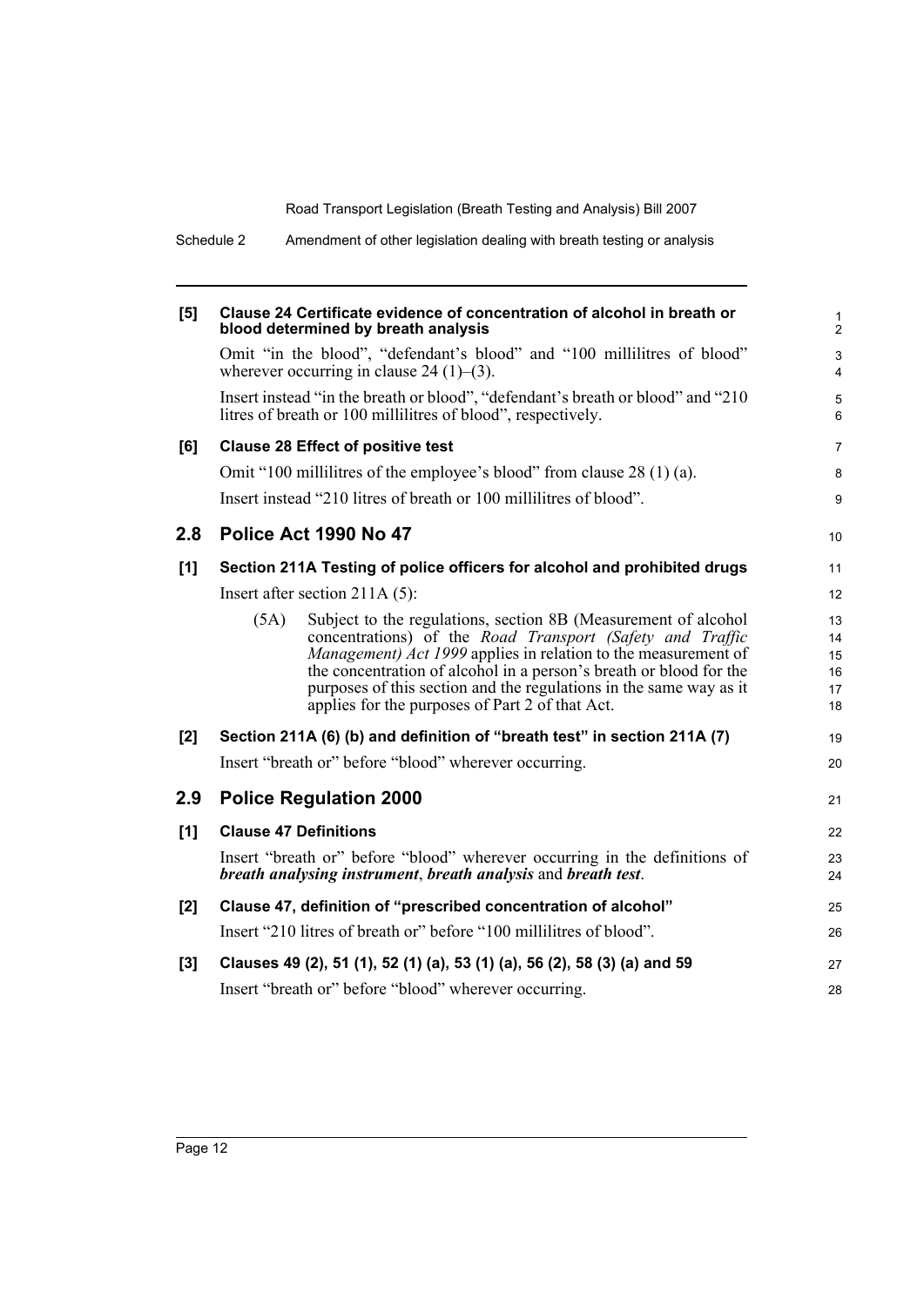Amendment of other legislation dealing with breath testing or analysis Schedule 2

| [4]   | Clause 61 Breath analysis of police officers following positive breath<br>testing                                                                                                                                                                                                                                                                                                         |  |
|-------|-------------------------------------------------------------------------------------------------------------------------------------------------------------------------------------------------------------------------------------------------------------------------------------------------------------------------------------------------------------------------------------------|--|
|       | Omit "officer's blood" and "100 millilitres of blood" wherever occurring in<br>clause 61 (1) and (4) (a).                                                                                                                                                                                                                                                                                 |  |
|       | Insert instead "officer's breath or blood" and "210 litres of breath or 100<br>millilitres of blood", respectively.                                                                                                                                                                                                                                                                       |  |
| [5]   | Clause 65 Interfering with results of test                                                                                                                                                                                                                                                                                                                                                |  |
|       | Insert ", breath" after "hair" wherever occurring.                                                                                                                                                                                                                                                                                                                                        |  |
|       | 2.10 Rail Safety Act 2002 No 96                                                                                                                                                                                                                                                                                                                                                           |  |
| [1]   | Schedule 1 Railway employees-alcohol or other drugs                                                                                                                                                                                                                                                                                                                                       |  |
|       | Insert "breath or" before "blood" in clause $2(1)(i)$ .                                                                                                                                                                                                                                                                                                                                   |  |
| [2]   | Schedule 1, clause 2 (2)                                                                                                                                                                                                                                                                                                                                                                  |  |
|       | Insert "breath," before "blood".                                                                                                                                                                                                                                                                                                                                                          |  |
| $[3]$ | Schedule 1, clause 2 (3)                                                                                                                                                                                                                                                                                                                                                                  |  |
|       | Insert after clause $2(2)$ :                                                                                                                                                                                                                                                                                                                                                              |  |
|       | Subject to the regulations, section 8B (Measurement of alcohol<br>(3)<br>concentrations) of the Road Transport (Safety and Traffic<br><i>Management) Act 1999</i> applies in relation to the measurement of<br>the concentration of alcohol in a person's breath or blood for the<br>purposes of the regulations in the same way as it applies for the<br>purposes of Part 2 of that Act. |  |
|       | 2.11 Rail Safety (Drug and Alcohol Testing) Regulation 2003                                                                                                                                                                                                                                                                                                                               |  |
| [1]   | <b>Clause 3 Definitions</b>                                                                                                                                                                                                                                                                                                                                                               |  |
|       | Insert "breath or" before "blood" in the definition of <b>breath test</b> in clause 3 (1).                                                                                                                                                                                                                                                                                                |  |
| [2]   | Clause 3 (1), definition of "prescribed concentration of alcohol"                                                                                                                                                                                                                                                                                                                         |  |
|       | Insert "210 litres of breath or" before "100 millilitres of blood".                                                                                                                                                                                                                                                                                                                       |  |
| $[3]$ | Clause 5 Offence-carrying out railway safety work with prescribed<br>concentration of alcohol in breath or blood                                                                                                                                                                                                                                                                          |  |
|       | Insert "breath or" before "blood".                                                                                                                                                                                                                                                                                                                                                        |  |
| [4]   | <b>Clause 7 Double jeopardy</b>                                                                                                                                                                                                                                                                                                                                                           |  |
|       | Insert "breath or" before "blood" in clause $7(1)(a)$ .                                                                                                                                                                                                                                                                                                                                   |  |
|       |                                                                                                                                                                                                                                                                                                                                                                                           |  |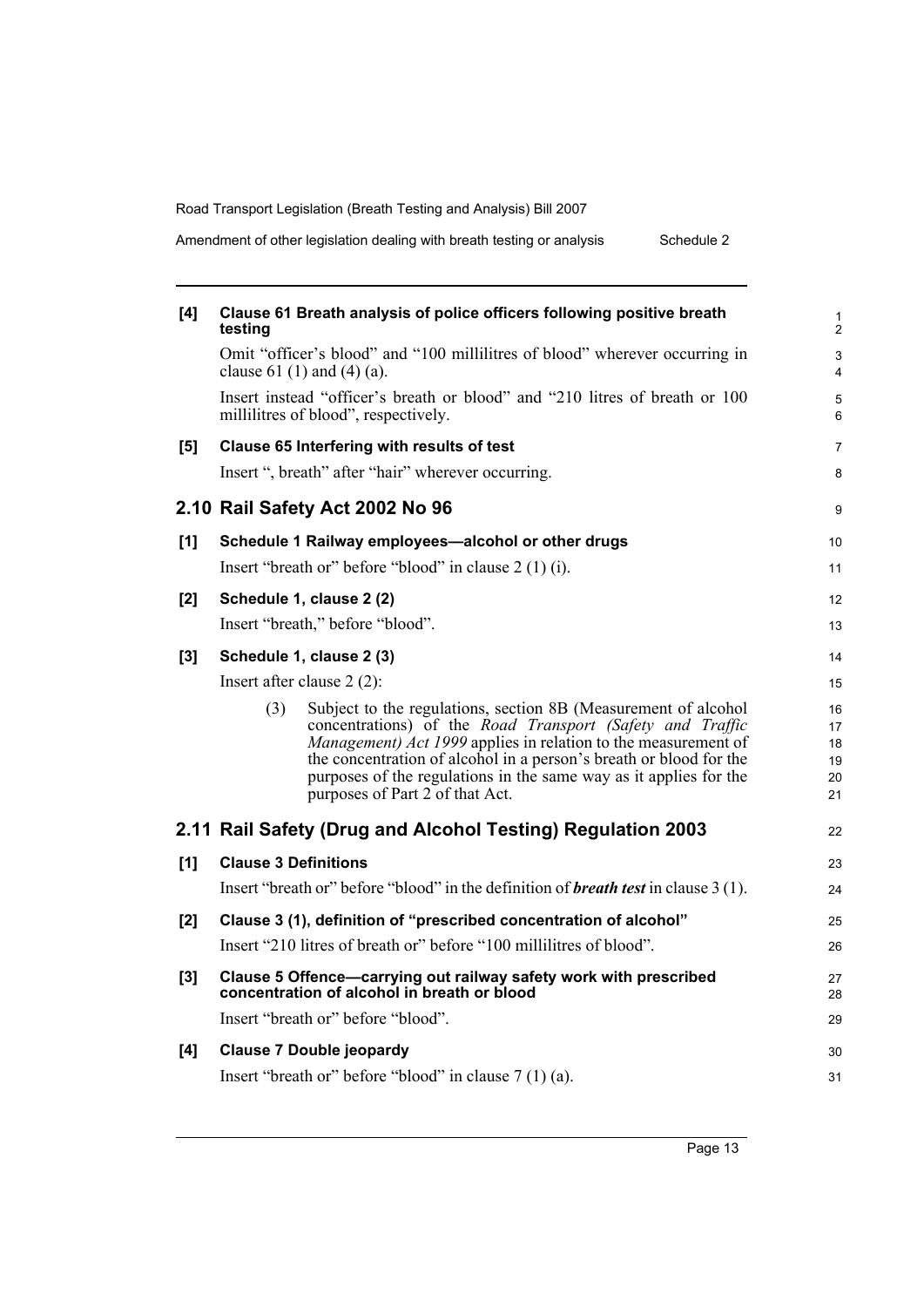Schedule 2 Amendment of other legislation dealing with breath testing or analysis

| [5]                | Clause 11 Breath analysis of railway employees following breath testing                                                                         | $\mathbf{1}$    |
|--------------------|-------------------------------------------------------------------------------------------------------------------------------------------------|-----------------|
|                    | Insert "breath or" before "blood" in clause $11(1)(a)$ .                                                                                        | 2               |
| [6]                | Clause 11 (4) (a)                                                                                                                               | $\mathfrak{S}$  |
|                    | Omit "employee's blood" and "100 millilitres of blood".                                                                                         | $\overline{4}$  |
|                    | Insert instead "employee's breath or blood" and "210 litres of breath or 100<br>millilitres of blood", respectively.                            | $\sqrt{5}$<br>6 |
| $\left[ 7 \right]$ | <b>Clause 20A Failure to conduct test</b>                                                                                                       | $\overline{7}$  |
|                    | Insert "breath or" before "blood" in clause 20A (a).                                                                                            | 8               |
| [8]                | Clause 21 Interfering with results of test                                                                                                      | 9               |
|                    | Insert "breath," before "blood" where firstly occurring in clause 21 (1).                                                                       | 10              |
| [9]                | <b>Clause 21 (2)</b>                                                                                                                            | 11              |
|                    | Insert "breath," before "blood" where firstly occurring.                                                                                        | 12              |
| $[10]$             | Clause 24 Certificate evidence of concentration of alcohol in breath or<br>blood determined by breath analysis                                  | 13<br>14        |
|                    | Omit "in the blood", "defendant's blood" and "100 millilitres of blood"<br>wherever occurring in clause 24 $(1)$ – $(3)$ .                      | 15<br>16        |
|                    | Insert instead "in the breath or blood", "defendant's breath or blood" and "210<br>litres of breath or 100 millilitres of blood", respectively. | 17<br>18        |
| [11]               | <b>Clause 28 Effect of positive test</b>                                                                                                        | 19              |
|                    | Omit "100 millilitres of the employee's blood" from clause 28 (1) (a).                                                                          | 20              |
|                    | Insert instead "210 litres of breath or 100 millilitres of blood".                                                                              | 21              |
| $[12]$             | <b>Clause 29 Notification of drug and alcohol testing</b>                                                                                       | 22              |
|                    | Insert "breath or" before "blood" wherever occurring in clause 29 (1) (d)<br>and $(e)$ .                                                        | 23<br>24        |
| $[13]$             | Clause 29 (1) (h)                                                                                                                               | 25              |
|                    | Insert "breath," before "blood" where firstly occurring.                                                                                        | 26              |
|                    |                                                                                                                                                 |                 |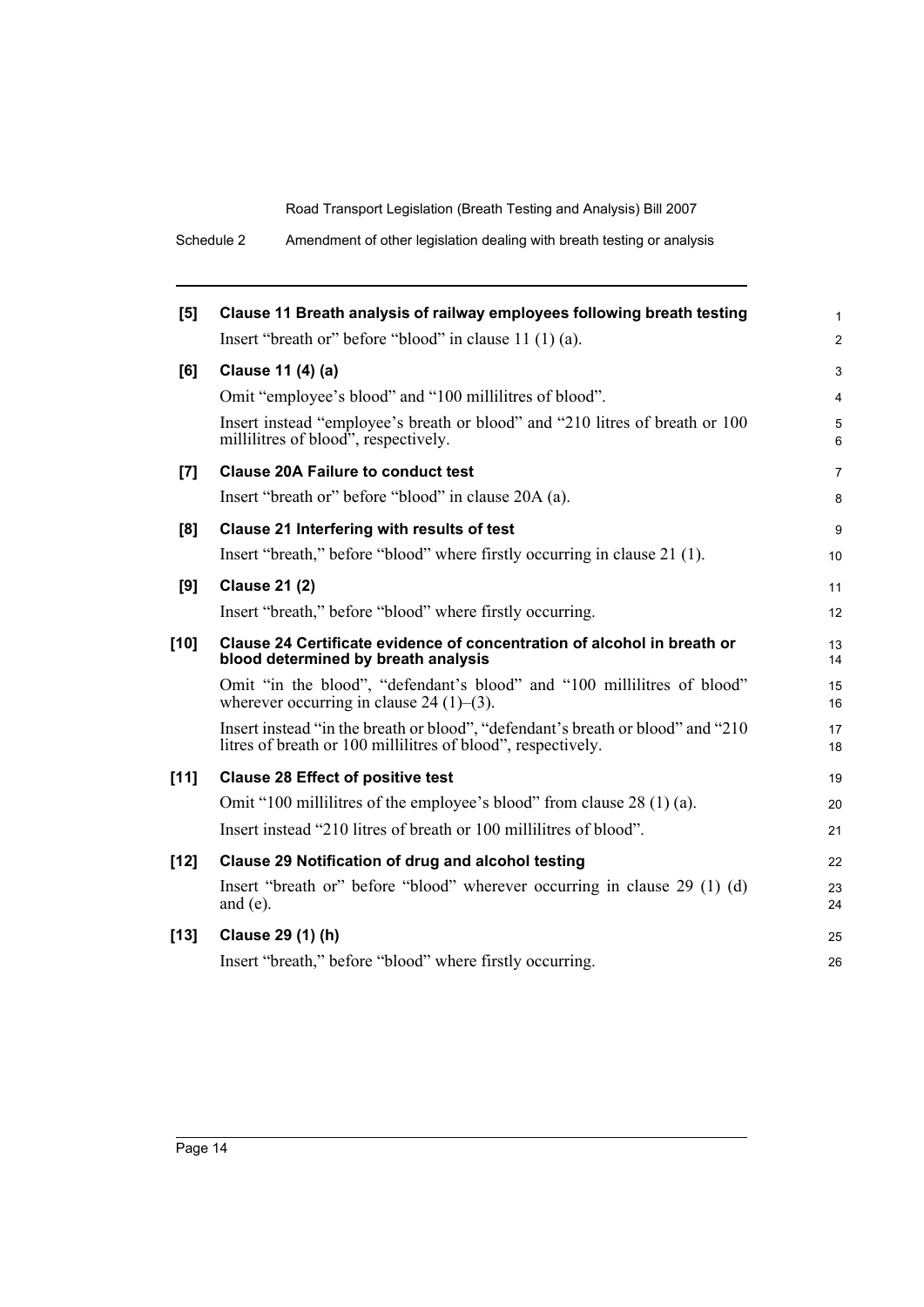Consequential amendment of legislation Schedule 3

<span id="page-20-0"></span>

| <b>Schedule 3</b><br><b>Consequential amendment of legislation</b> |                                                                                                                                                | 1              |
|--------------------------------------------------------------------|------------------------------------------------------------------------------------------------------------------------------------------------|----------------|
|                                                                    | (Section 4)                                                                                                                                    | $\overline{c}$ |
| 3.1                                                                | <b>Ambulance Services Regulation 2005</b>                                                                                                      | 3              |
|                                                                    | <b>Clause 15 Definitions</b>                                                                                                                   | 4              |
|                                                                    | Insert "breath or" before "blood" in paragraph $(c)$ (i) of the definition of <i>traffic</i><br><i>offence</i> in clause $15(1)$ .             | 5<br>6         |
| 3.2                                                                | <b>Casino Control Regulation 2001</b>                                                                                                          | 7              |
|                                                                    | Schedule 6 Applied provisions of Liquor Act 1982 as modified                                                                                   | 8              |
|                                                                    | Insert "breath or" before "blood" wherever occurring in section 97 (1) and (3)<br>of the <i>Liquor Act 1982</i> (as set out in that Schedule). | 9<br>10        |
| 3.3                                                                | <b>Children's Services Regulation 2004</b>                                                                                                     | 11             |
|                                                                    | <b>Clause 5 Meaning of "notifiable offence"</b>                                                                                                | 12             |
|                                                                    | Insert "breath or" before "blood" in clause $5(2)(a)$ .                                                                                        | 13             |
| 3.4                                                                | <b>Chiropractors Regulation 2007</b>                                                                                                           | 14             |
|                                                                    | <b>Clause 8 Excluded offences</b>                                                                                                              | 15             |
|                                                                    | Insert "breath or" before "blood" in clause $8(3)(g)$ .                                                                                        | 16             |
| 3.5                                                                | Crimes Act 1900 No 40                                                                                                                          | 17             |
| [1]                                                                | Section 52A Dangerous driving: substantive matters                                                                                             | 18             |
|                                                                    | Insert "breath or" before "blood" in section 52A (7) (a).                                                                                      | 19             |
| [2]                                                                | Section 52A (9), definition of "prescribed concentration of alcohol"                                                                           | 20             |
|                                                                    | Insert "210 litres of breath or" before "100 millilitres of blood".                                                                            | 21             |
| [3]                                                                | Section 52AA Dangerous driving: procedural matters                                                                                             | 22             |
|                                                                    | Insert "breath or" before "blood" in section 52AA (1).                                                                                         | 23             |
| [4]                                                                | Section 52AA (7), definition of "prescribed concentration of alcohol"                                                                          | 24             |
|                                                                    | Insert "210 litres of breath or" before "100 millilitres of blood".                                                                            | 25             |
| [5]                                                                | Section 52B Dangerous navigation: substantive matters                                                                                          | 26             |
|                                                                    | Insert "breath or" before "blood" in section 52B (7) (a).                                                                                      | 27             |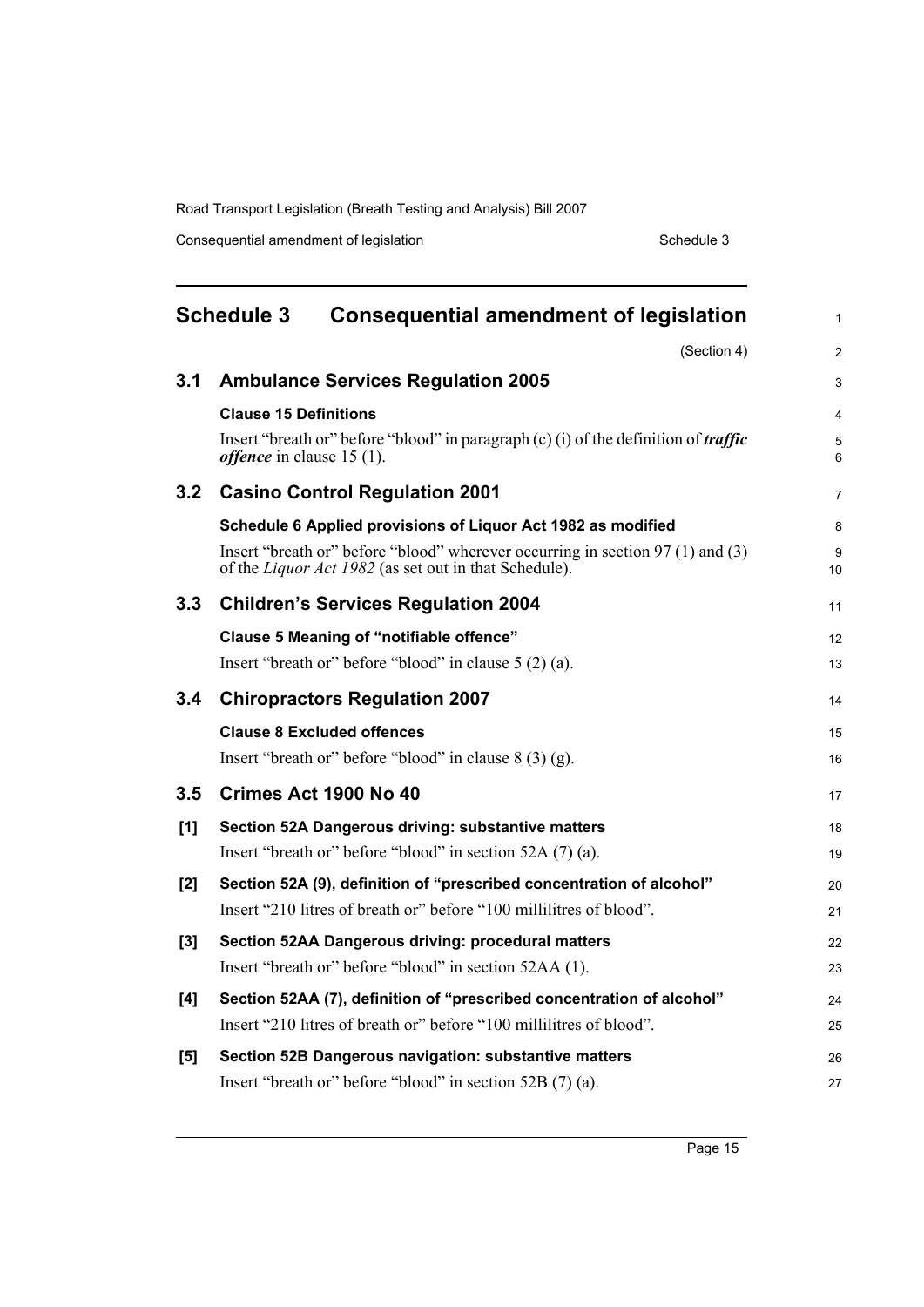| [6] | Section 52B (9), definition of "prescribed concentration of alcohol"                                               | $\mathbf{1}$   |
|-----|--------------------------------------------------------------------------------------------------------------------|----------------|
|     | Insert "210 litres of breath or" before "100 millilitres of blood".                                                | $\overline{2}$ |
| [7] | Section 52BA Dangerous navigation: procedural matters                                                              | 3              |
|     | Insert "breath or" before "blood" in section 52BA (1).                                                             | 4              |
| [8] | Section 52BA (7), definition of "prescribed concentration of alcohol"                                              | 5              |
|     | Insert "210 litres of breath or" before "100 millilitres of blood".                                                | 6              |
| 3.6 | <b>Dental Practice Regulation 2004</b>                                                                             | $\overline{7}$ |
|     | <b>Clause 24 Excluded offences</b>                                                                                 | 8              |
|     | Insert "breath or" before "blood" in clause 24 (3) (g).                                                            | 9              |
| 3.7 | <b>Legal Profession Regulation 2005</b>                                                                            | 10             |
|     | <b>Clause 4 Meaning of "excluded offence"</b>                                                                      | 11             |
|     | Insert "breath or" before "blood" in paragraph (a) (vii) of the definition of<br>excluded offence in clause 4 (1). | 12<br>13       |
| 3.8 | Liquor Act 1982 No 147                                                                                             | 14             |
|     | Section 97 Breath analysis equipment                                                                               | 15             |
|     | Insert "breath or" before "blood" wherever occurring in section 97 (1) and (3).                                    | 16             |
| 3.9 | <b>Medical Practice Regulation 2003</b>                                                                            | 17             |
|     | Clause 12 Excluded offences (offences for which notice of conviction or<br>criminal finding not required)          | 18<br>19       |
|     | Insert "breath or" before "blood" in clause 12 (1) (a).                                                            | 20             |
|     | 3.10 Motor Accidents Compensation Act 1999 No 41                                                                   | 21             |
|     | Section 138 Contributory negligence-generally                                                                      | 22             |
|     | Insert "breath or" before "blood" wherever occurring in section 138(7)(a) and<br>$(d)$ (ii).                       | 23<br>24       |
|     | 3.11 Nurses and Midwives Regulation 2003                                                                           | 25             |
|     | Clause 38A Excluded offences (offences for which notice of conviction<br>or criminal finding not required)         | 26<br>27       |
|     | Insert "breath or" before "blood" in clause 38A (a).                                                               | 28             |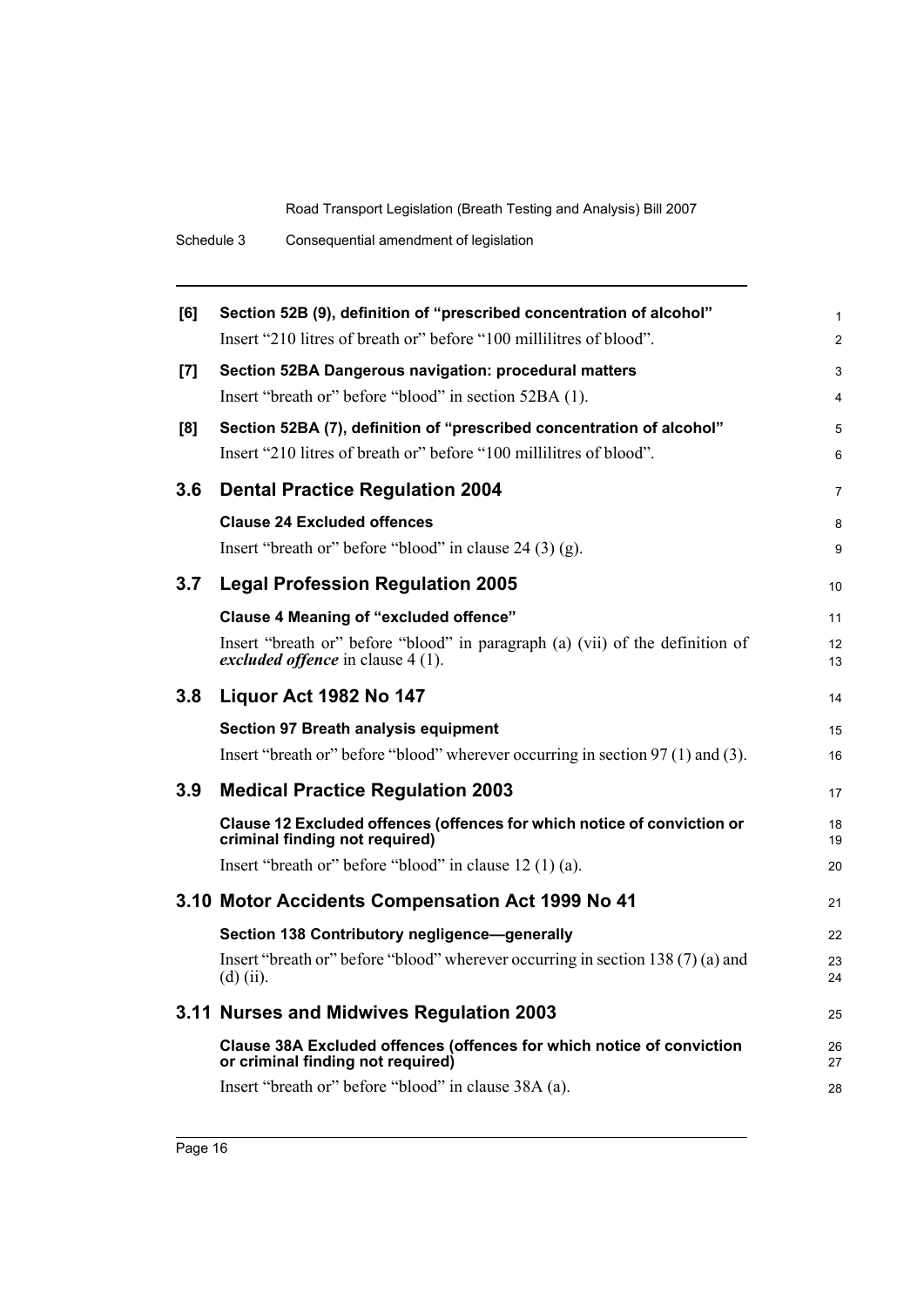|  | Consequential amendment of legislation |
|--|----------------------------------------|
|--|----------------------------------------|

Schedule 3

| 3.12 Optometrists Regulation 2004                                                                                       | 1              |
|-------------------------------------------------------------------------------------------------------------------------|----------------|
| <b>Clause 6 Excluded offences</b><br>Insert "breath or" before "blood" in clause $6(3)(g)$ .                            | 2<br>3         |
| 3.13 Osteopaths Regulation 2007                                                                                         | 4              |
| <b>Clause 8 Excluded offences</b><br>Insert "breath or" before "blood" in clause $8(3)(g)$ .                            | 5<br>6         |
| 3.14 Physiotherapists Regulation 2002                                                                                   | $\overline{7}$ |
| <b>Clause 21 Excluded offences</b><br>Insert "breath or" before "blood" in clause $21(3)(g)$ .                          | 8<br>9         |
| 3.15 Podiatrists Regulation 2005                                                                                        | 10             |
| <b>Clause 9 Excluded offences</b><br>Insert "breath or" before "blood" in clause $9(3)(g)$ .                            | 11<br>12       |
| 3.16 Psychologists Regulation 2002                                                                                      | 13             |
| <b>Clause 7 Excluded offences</b><br>Insert "breath or" before "blood" in clause $7(3)(g)$ .                            | 14<br>15       |
| 3.17 Registered Clubs Act 1976 No 31                                                                                    | 16             |
| Section 68 Breath analysis equipment<br>Insert "breath or" before "blood" wherever occurring in section 68 (1) and (3). | 17<br>18       |
| 3.18 Road Transport (Driver Licensing) Act 1998 No 99                                                                   | 19             |
| Section 21C Regulations may provide for installation, maintenance and<br>use of interlock devices                       | 20<br>21       |
| Insert "breath or" before "blood" in section $21C(2)$ (c) (i).                                                          | 22             |